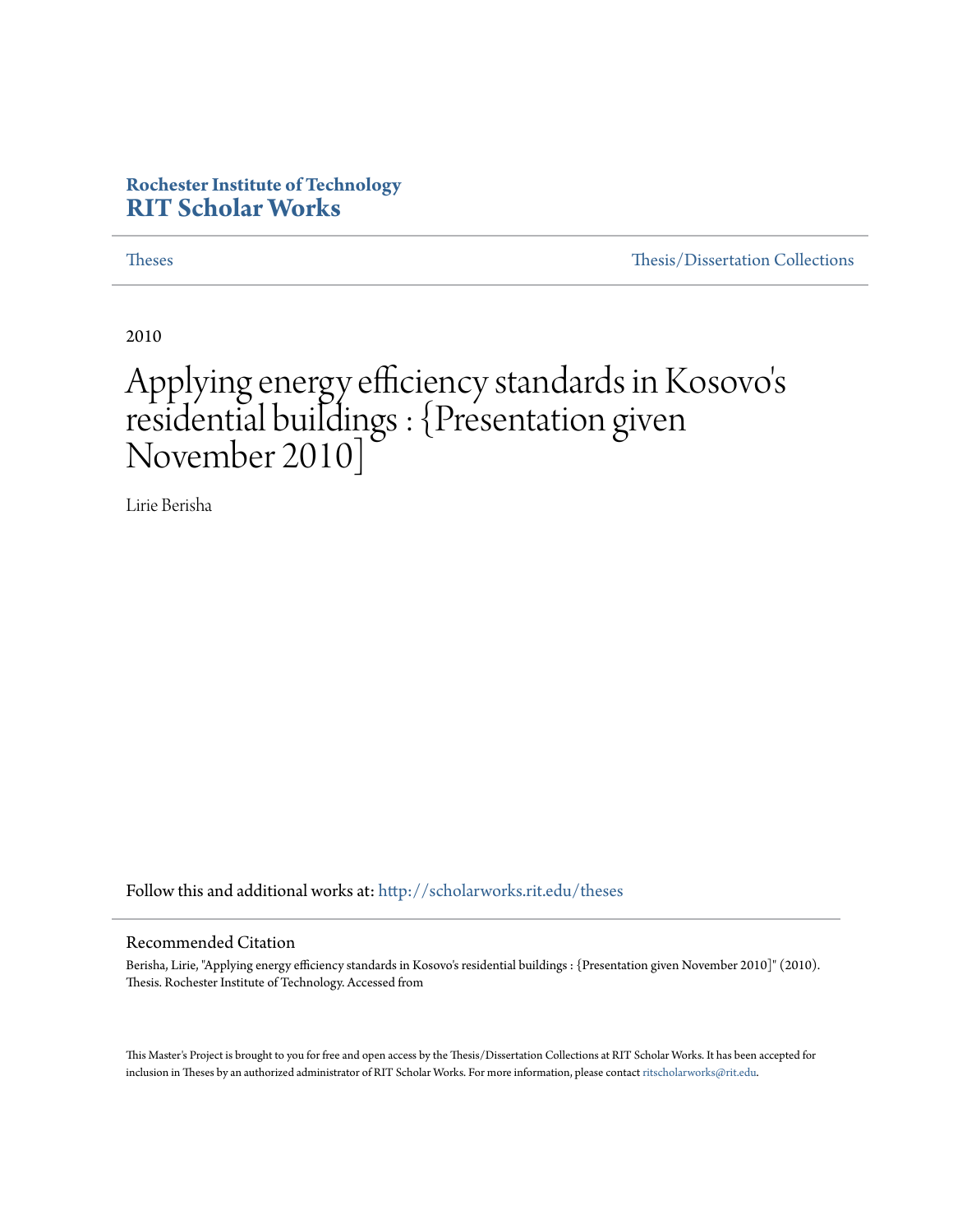

# "Applying Energy Efficiency Standards in Kosovo's Residential Buildings""

*Capstone Project in partial fulfillment of a Master of Science Degree in Professional Studies at the RIT Center for Multidisciplinary Studies*

*Lirie Berisha*

**November 2010**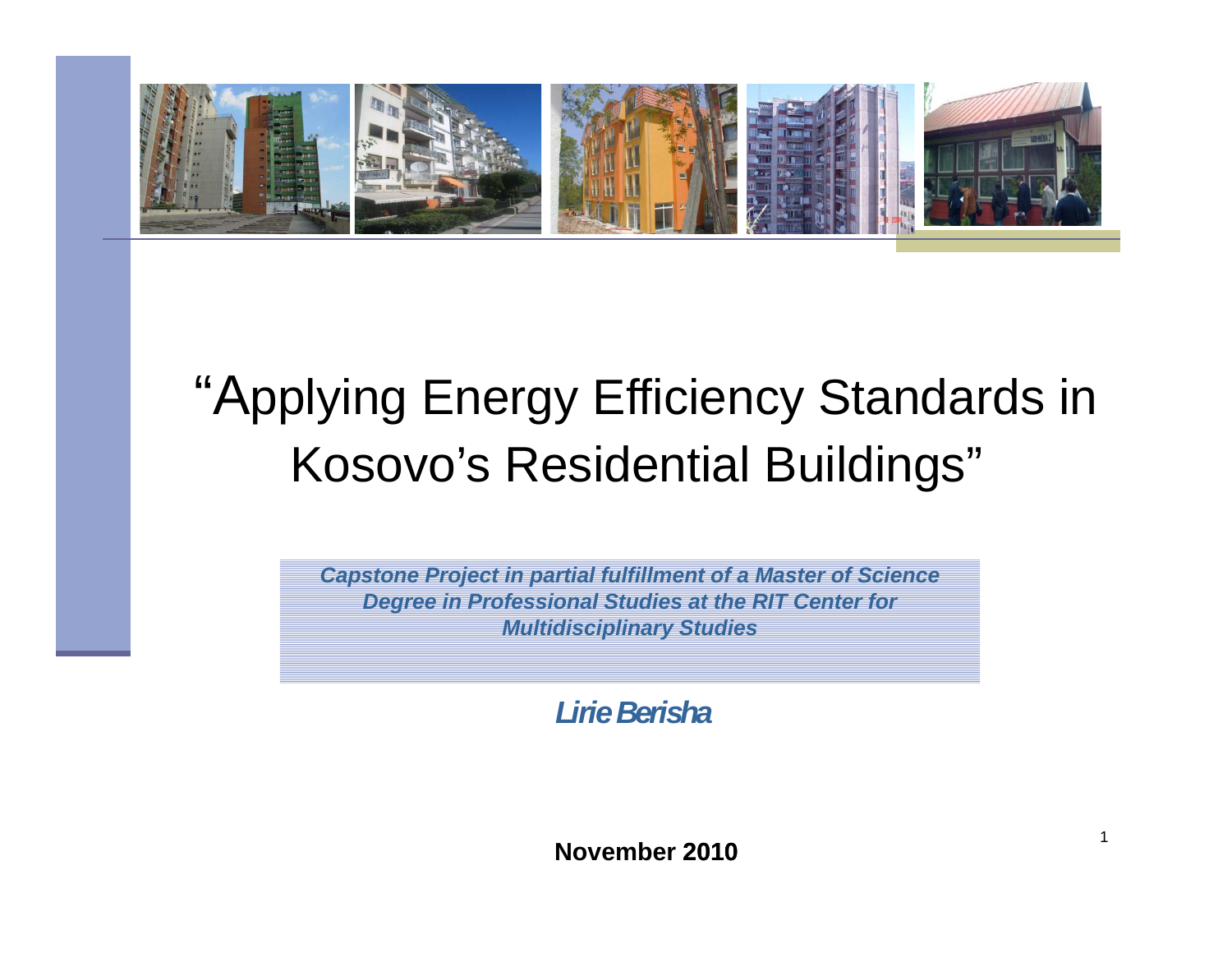### *Content*

- $\overline{\mathcal{A}}$ **Targets for Energy Savings in Kosovo Household sector**
- F. **Energy Efficiency in Kosovo Existing Residential Buildings**
- **Ta Energy Efficiency Strategies in Other Countries**
- $\mathcal{C}^{\mathcal{A}}$ **EU Regulations Concerning Energy Efficiency**
- **COL Energy Auditing in Kosovo**
- $\mathcal{C}^{\mathcal{A}}$ **Costs & Financing Instruments**
- $\mathcal{C}^{\mathcal{A}}$ **Conclusions & Recommendations**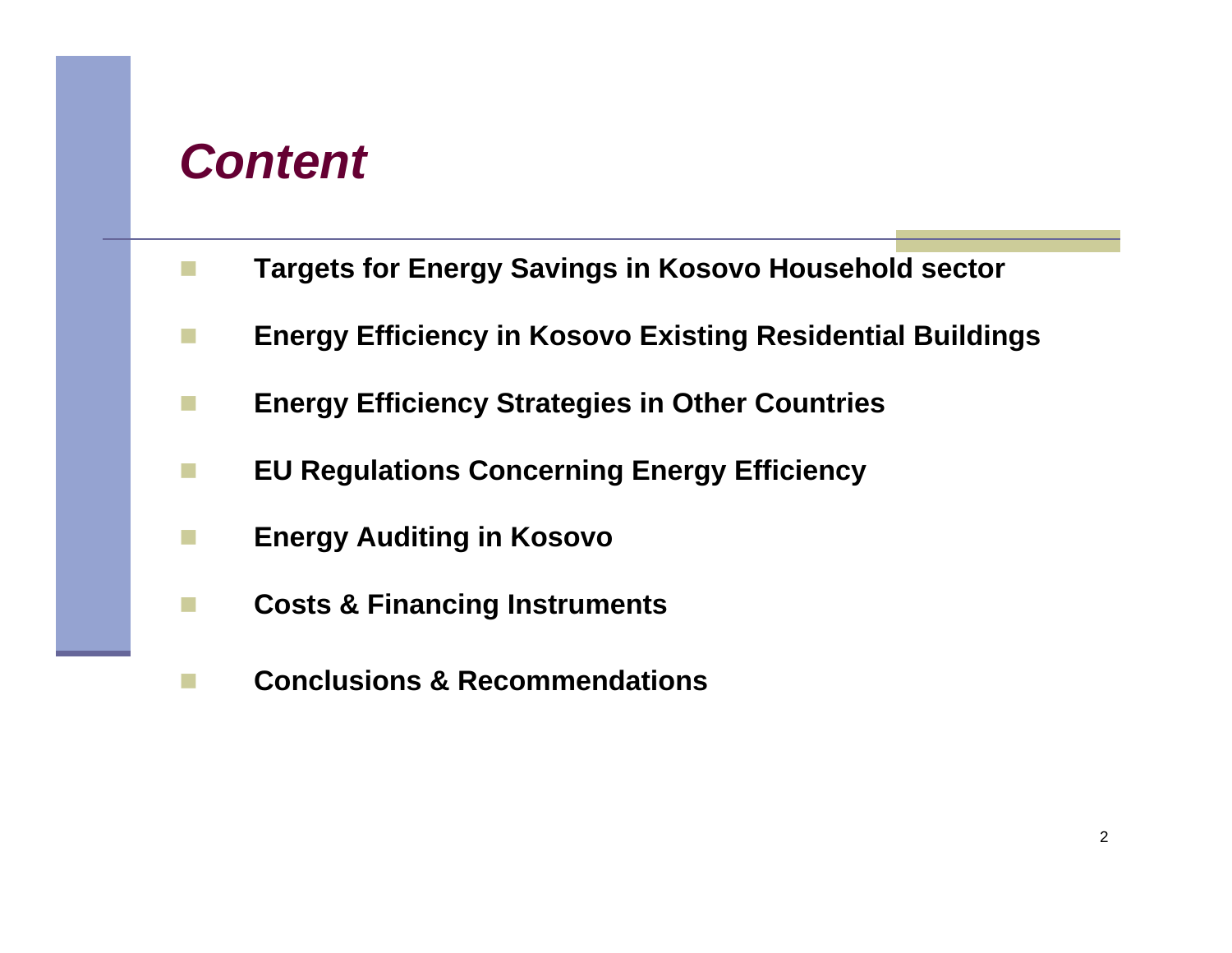# *Kosovo targets for energy savings K E Effi i Pl 2010 Kosovo Energy Effic iency Plan -2018*



**Figure 2.2 Saving Target for each sector (%), Source: KEEP 2010-2018**

**9%** of **1 021.08 ktoe to be achieved by 2018, or 91.89 ktoe energy to** $\scriptstyle\rm 3$ *Indicative target is 9% of average energy consumption for 2003-2007 be saved*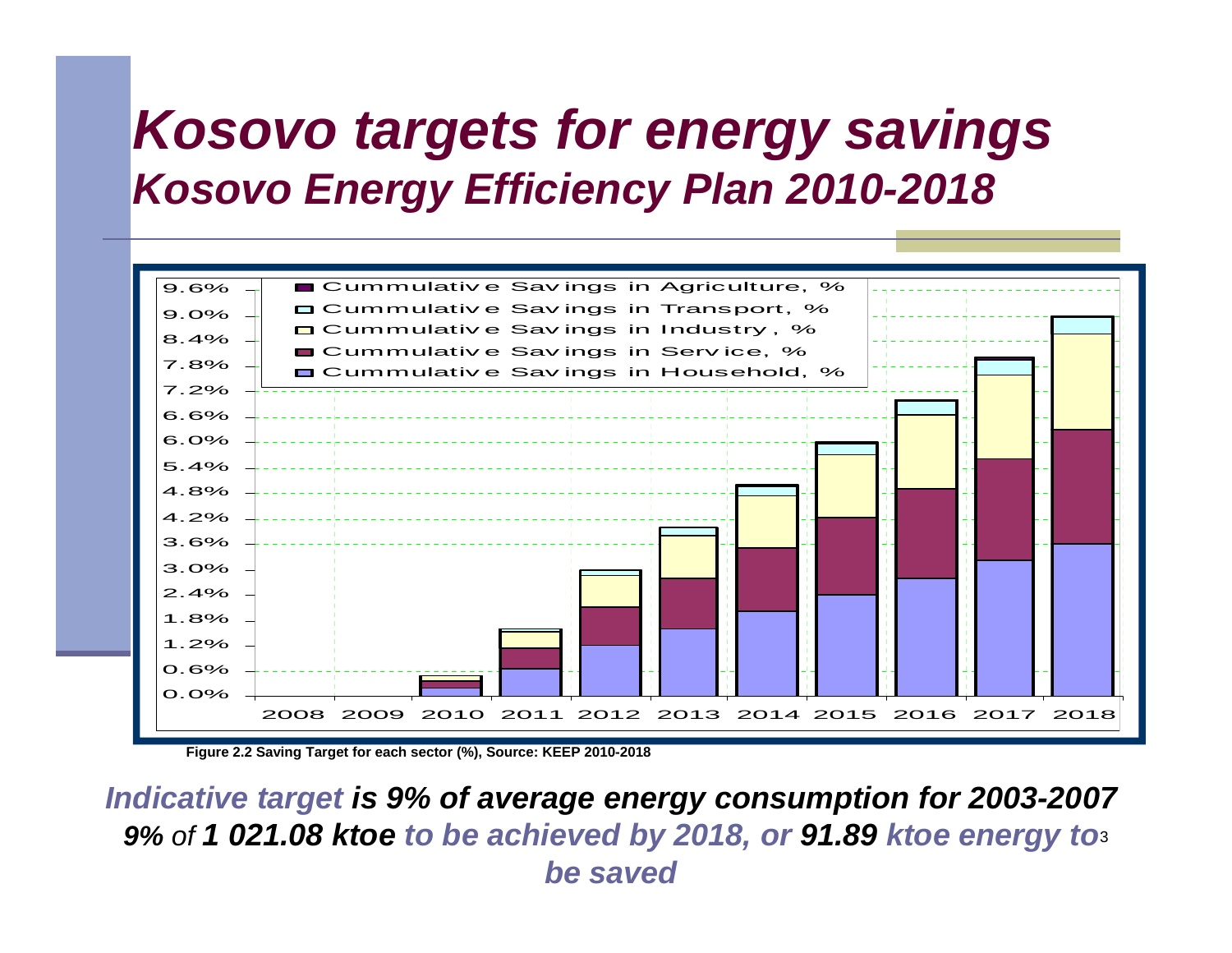### *Targets for energy savings in household sector*

*based on the article 4(1) of Directive 2006/32/EC on energy end-use efficiency*



Figure 2.1 Targets of EE for household sector in %, Source: KEEP 2010-2018

4 *3.6% represents approximately 40% of the energy that will be saved from all sectors*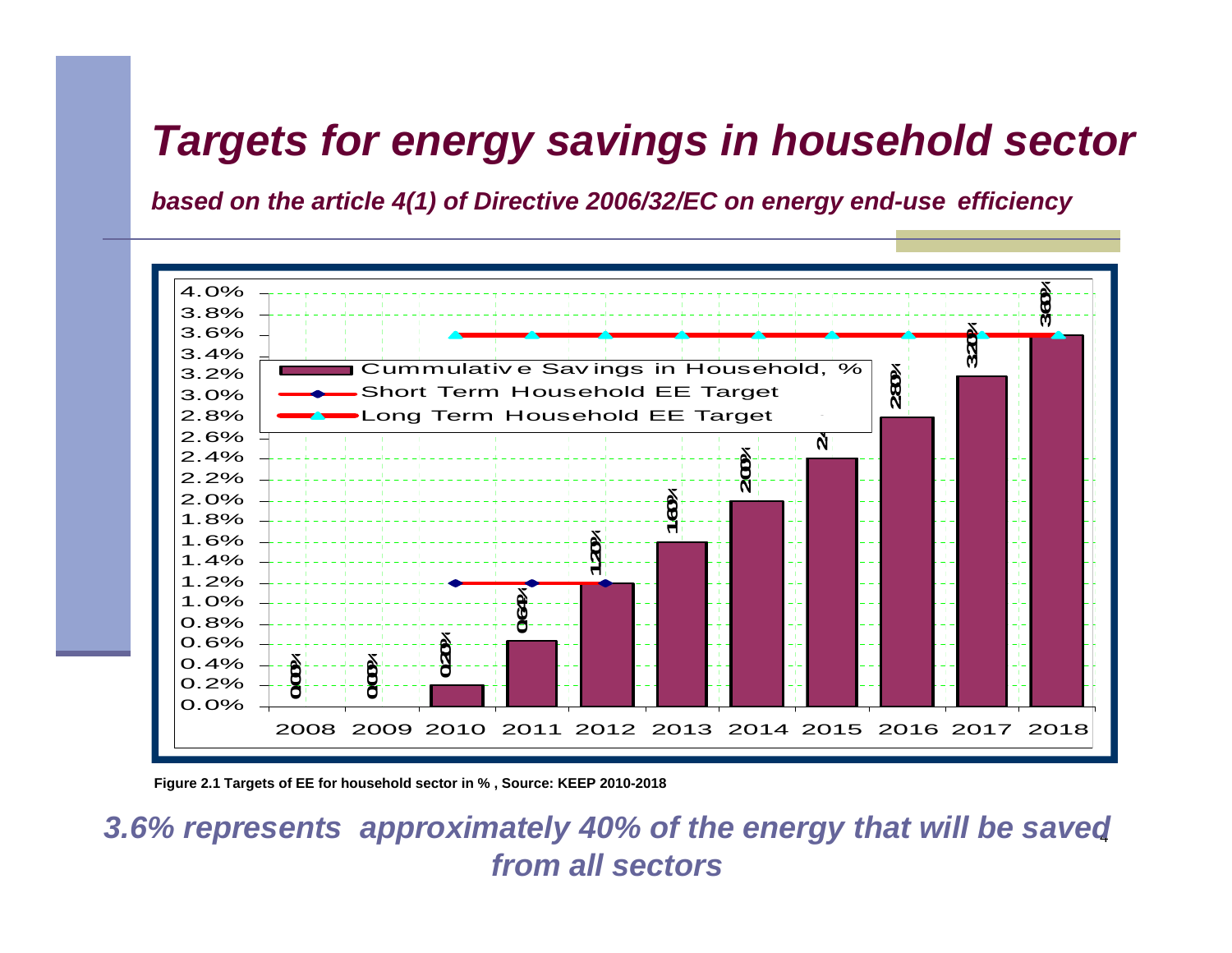# *Energy consumption of all sectors (average for the period 2003 -2007),*

| <b>Energy consumption</b><br><b>sectors</b> | <b>Kosovo</b><br><b>Energy consumption</b><br>shares contribution (%) | <b>EU</b><br><b>Energy consumption</b><br>shares contribution (%) |  |
|---------------------------------------------|-----------------------------------------------------------------------|-------------------------------------------------------------------|--|
| <b>Households</b>                           | 33.34                                                                 | 26.28                                                             |  |
| <b>Services</b>                             | 13.34                                                                 | 12.47                                                             |  |
| <b>Transport</b>                            | 26.52                                                                 | 30.91                                                             |  |
| <b>Industry</b>                             | 22.35                                                                 | 27,77                                                             |  |
| <b>Agriculture</b>                          | 5.06                                                                  | 2.54                                                              |  |

Source: KEEP 2008-2016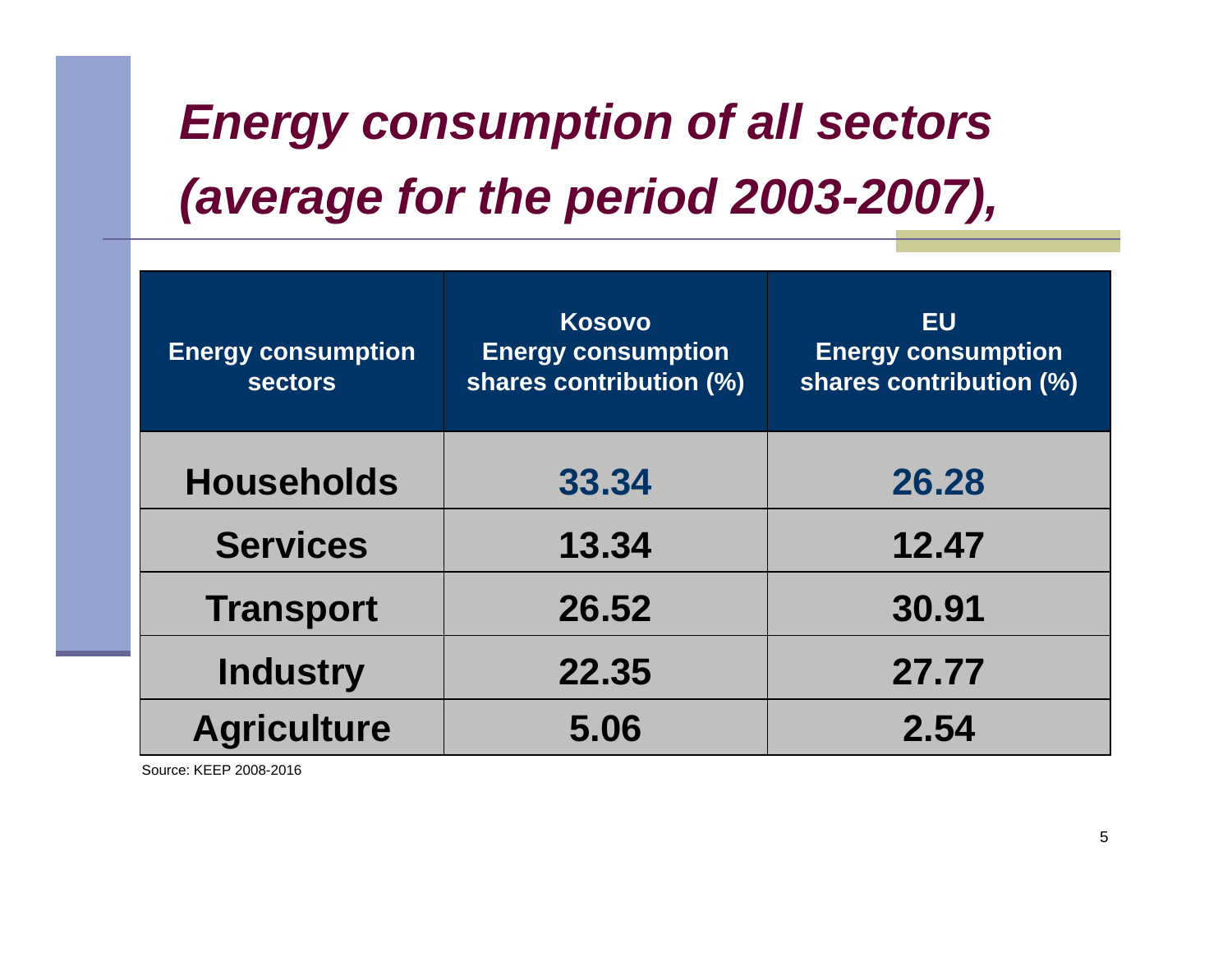# *Energy demand forecast based on the Kosovo Energy Strategy*



Figure 1.1 Forecast of energy demand based on population growth

### **Household's energy consumption will increase from Household s 321.8 ktoe in the year 2003 to 671.17 ktoe in the year 2016**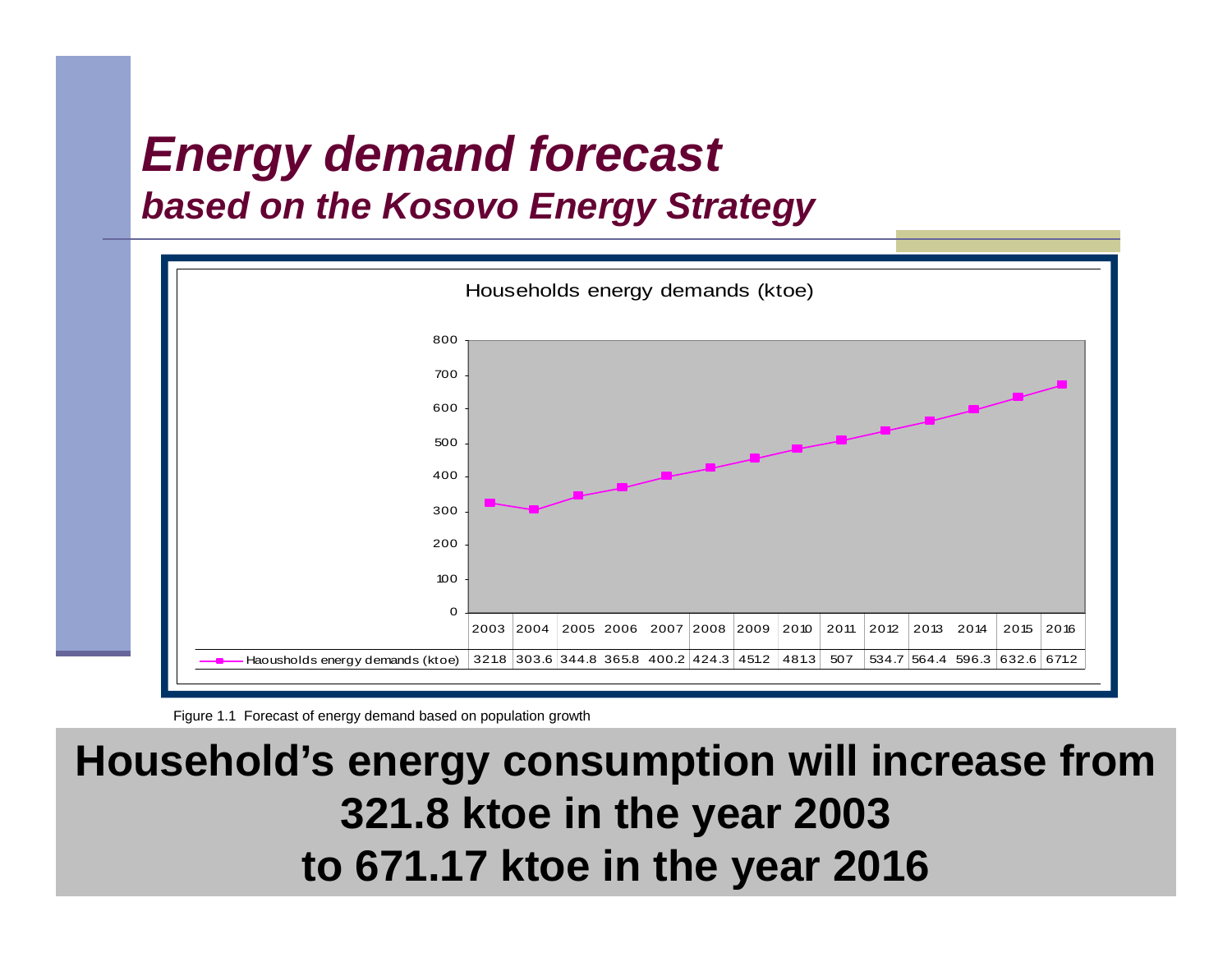### *Problem statement*

- **This Capstone Project aims to address the important** problem of low energy efficiency in residential building in **Kosovo as one of the biggest energy user and (CO2) emitter.**
- r. **Clearly defined institutional and legal framework, and improved energy efficiency in housing sector in Kosovo can contribute to the global ob jective <sup>o</sup> f increasin g level <sup>o</sup> f energy efficiency and environmental protection also can help to avoid social exclusion.**
- **This project may serve as <sup>a</sup> road map for the responsible governmental structures on there future policy decisions regarding energy efficiency in residential buildings.**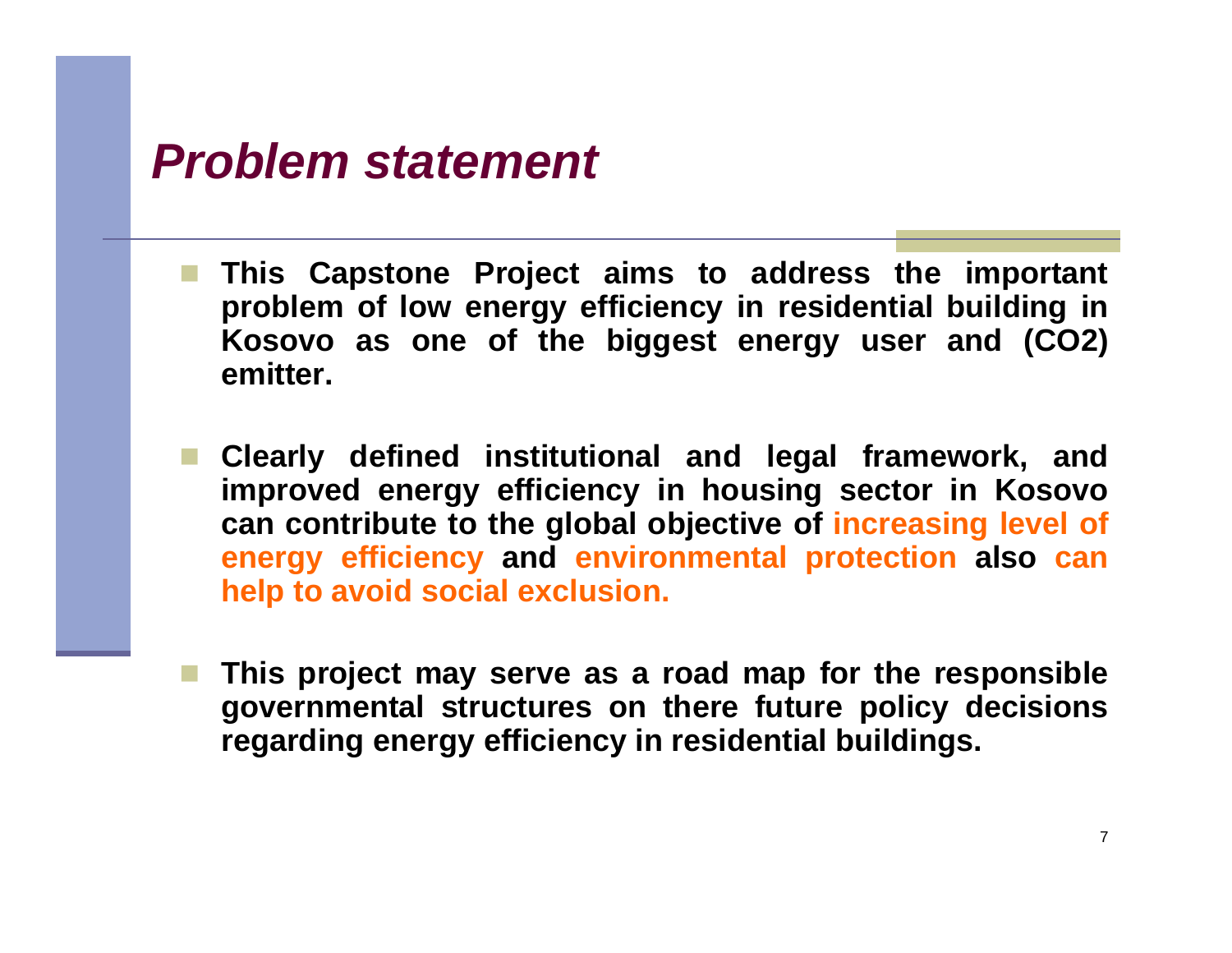# *Kosovo s' residential buildings data*

- parties<br>Parties **370,000 households in Kosovo (36,400) apartments.**
- parties<br>Parties **90% are privatized.**
- **More than 50% of the apartments are 40 years old, 10% of houses build before 1999 are insulated insulated, after 1999 increased to 60%.**
- **Management and maintenance system is not established.**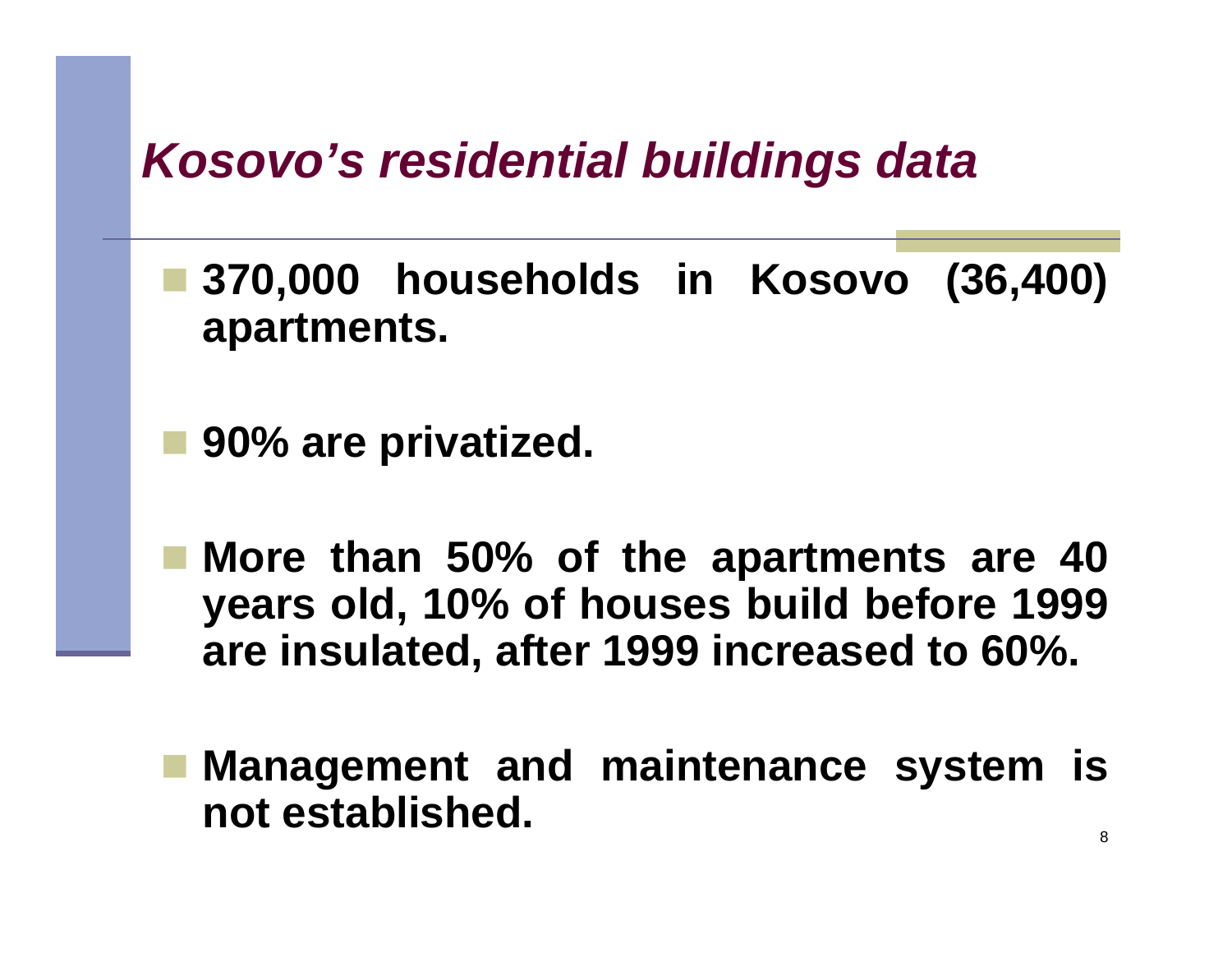# *Kosovo's residential buildings data*  $_{cont.}$

 **District heating systems for only about 5% of the heat demand in Kosovo.**

 **Buildings and apartments are not** *registered in the Immovable Property Right* **Register.**

 **The building typology in Kosovo is not standardized.**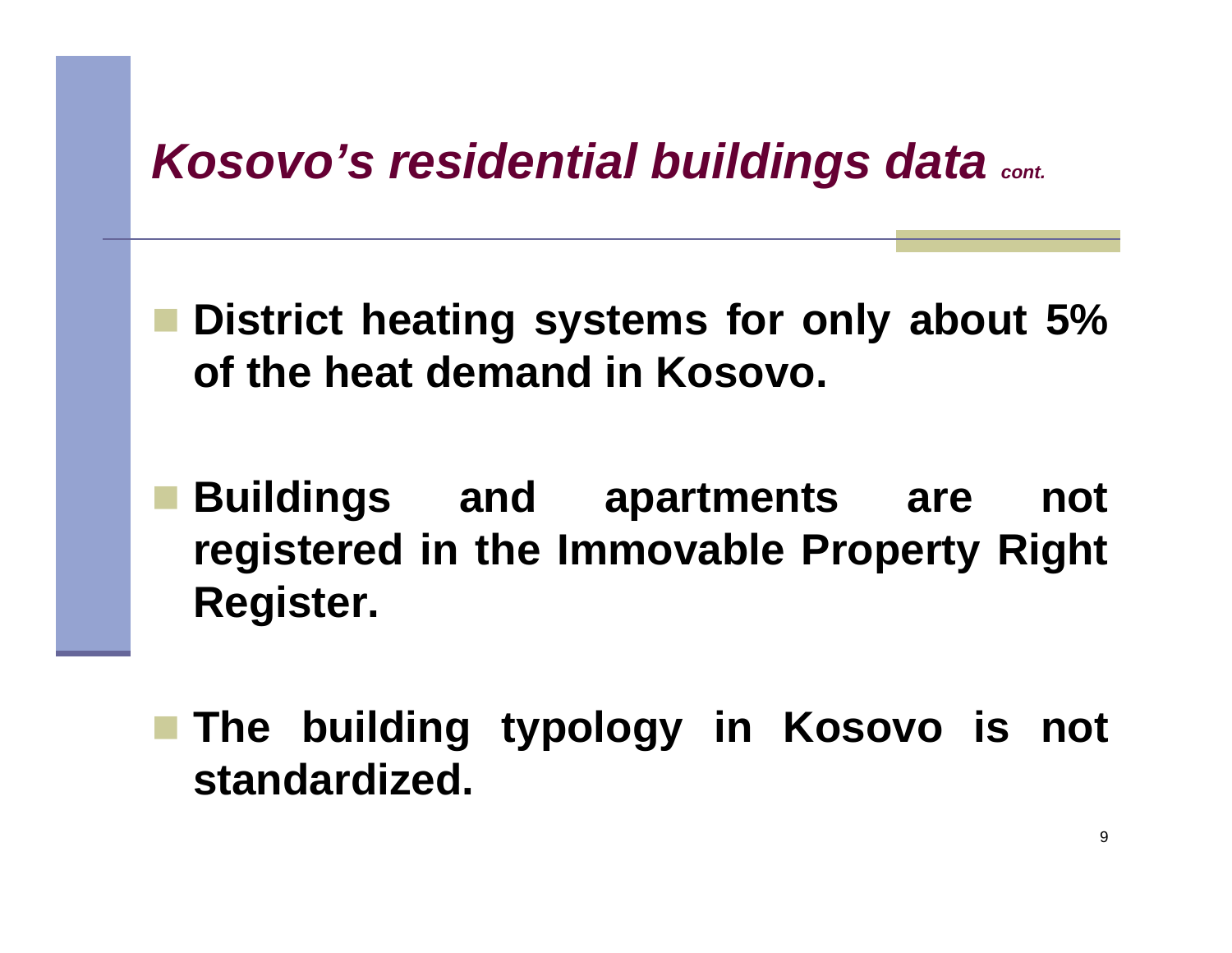# *Kosovo EE policies Laws and Regulations Kosovo policies,*

**Law on Energy No 2004/8, ( ) MEM**

**Defines the basic principles for energy strategy. It sets indicative targets for consumption of electricity and heat generated from RES.**

**Kosovo Energy Strategy 2009 – 2018, (MEM)**

 **Administrative Instruction No. 09/2008 on Energy Auditing (MEM).**

 $\blacksquare$  **Kosovo Energy Efficiency Plan 2010-2018 (MEM)**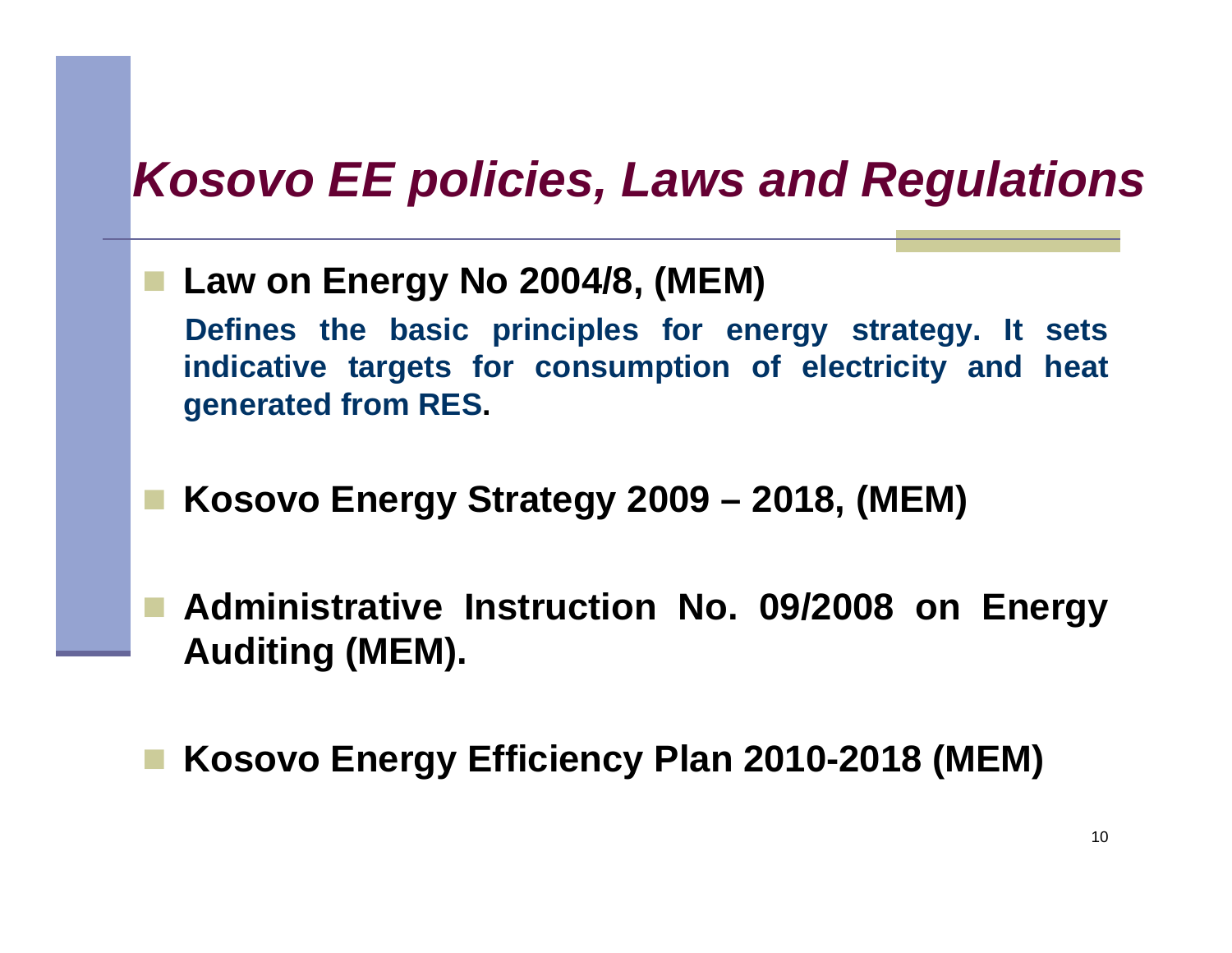# *Kosovo EE policies Laws and Regulations Kosovo*

**Law on Construction No. 2004.15 (MESP)**

 **Law No.03/L-091 on Use Management Maintenance of Building Joint Ownership (MESP)**

 **Technical Regulation No 03/2009 on thermal Energy Savings and thermal protection in buildings (MESP).**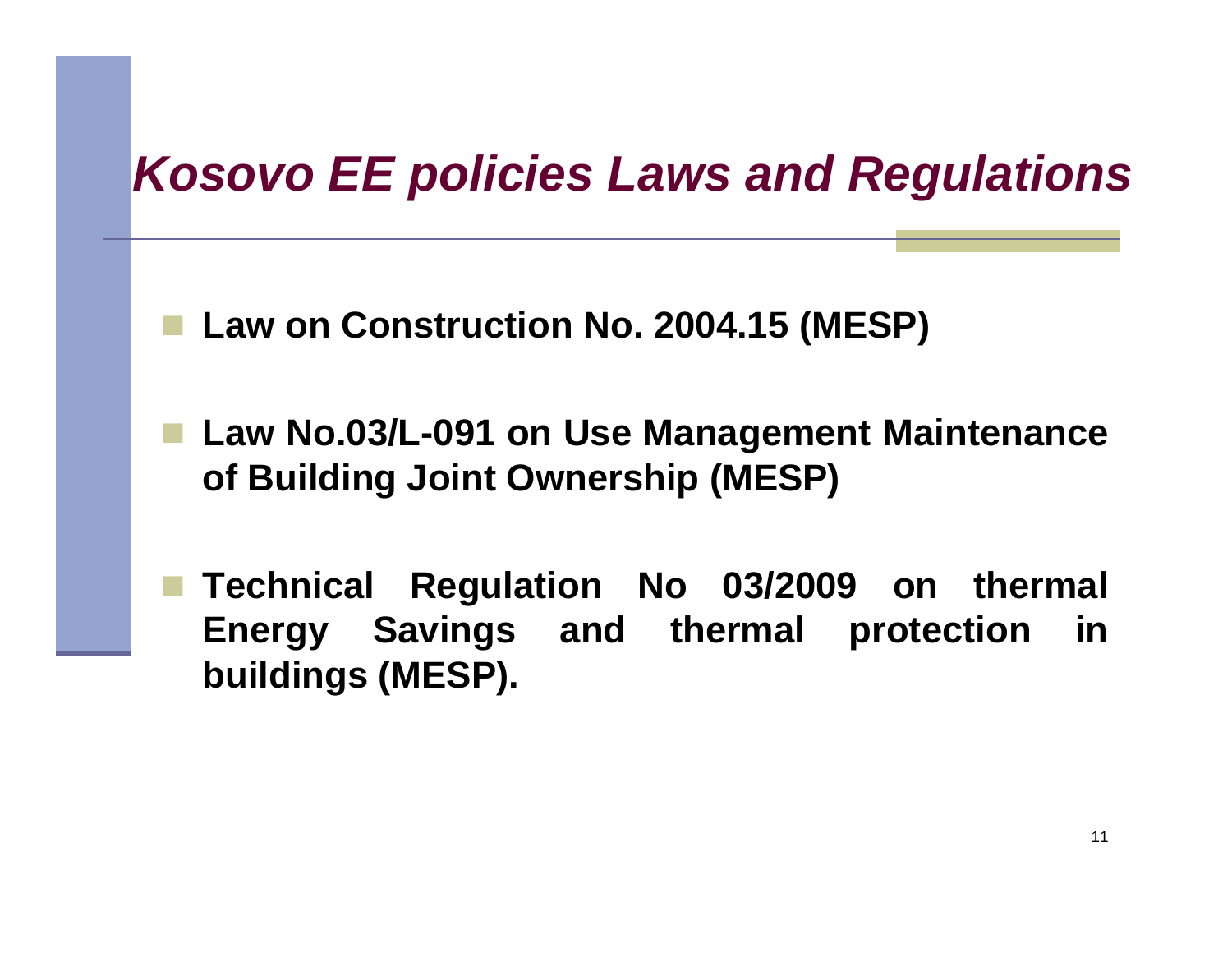# *Mandatory energy efficiency standards in Kosovo*

**Technical Regulation No 03 /2009 refers to the :**

- r. **standards for calculation methods,**
- **standards for building component testing**
- **st dd an dar d s for const ti ruc on prod t uc ts.**

### **It consists of technical demands for :**

- r. **heat energy savings and thermal protection,**
- **building products,**
- **project content**
- **building maintaining**

Requirements of this regulation are valid for all new buildings and existing 12*buildings undergoing reconstruction which are heated on space temperature higher than 12°C.*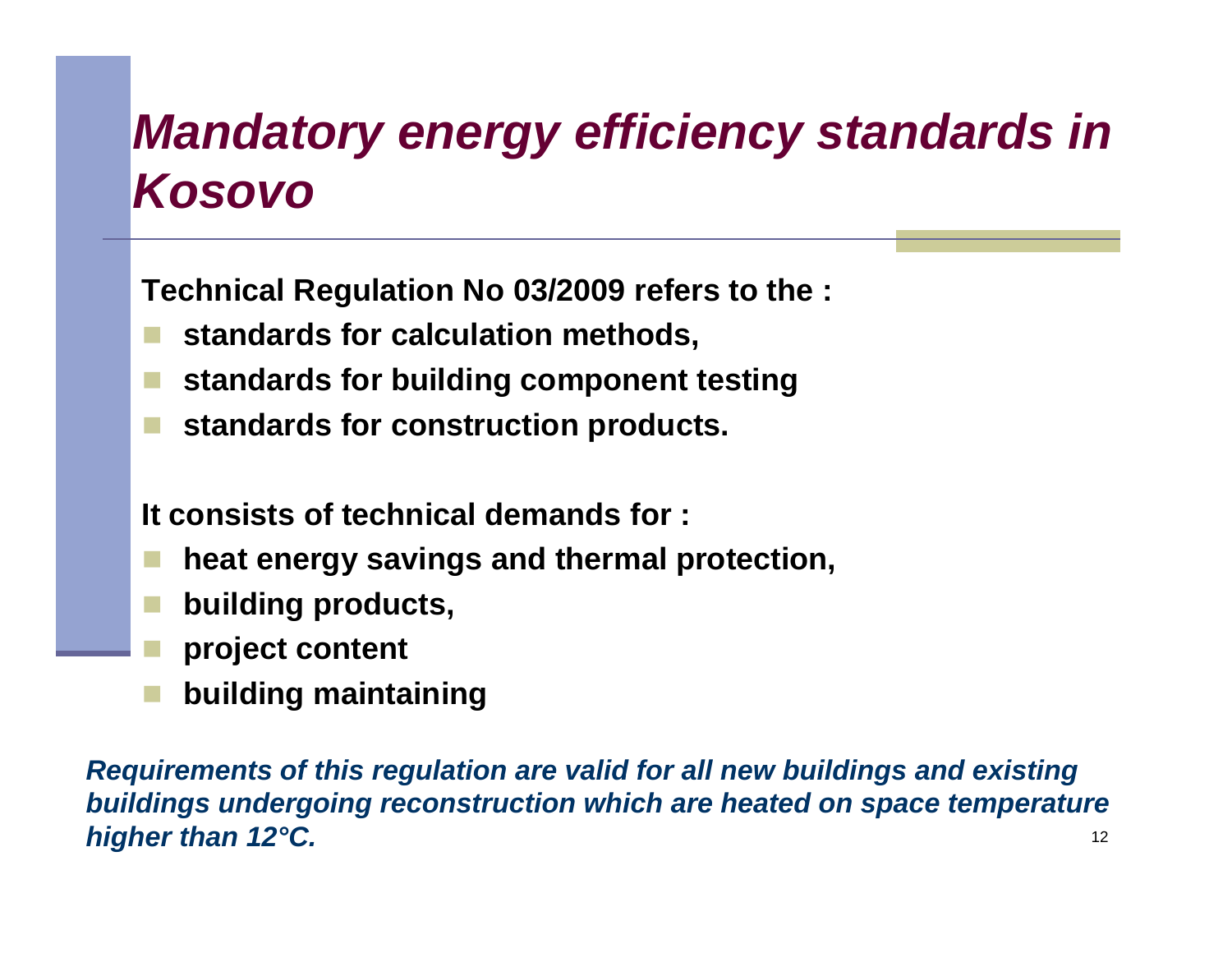# *Energy efficiency strategies in other countries*

**The comparative analysis of county EE policies, instruments and measures** 

| <b>Country</b>  | <b>Legislative</b>      | <b>Normative</b><br><b>Technical</b><br><b>Regulation</b> | <b>Financial</b> | <b>Building</b><br><b>Auditing</b><br><b>Projects</b> | <b>Building</b><br><b>Certification</b> | <b>Awareness</b><br><b>Information</b> |
|-----------------|-------------------------|-----------------------------------------------------------|------------------|-------------------------------------------------------|-----------------------------------------|----------------------------------------|
| <b>Albania</b>  | $\sf X$                 | X                                                         |                  | X                                                     |                                         |                                        |
| Macedonia       |                         | $\sf X$                                                   |                  | X                                                     |                                         |                                        |
| <b>Bulgaria</b> | $\sf X$                 | $\sf X$                                                   | $\sf X$          | X                                                     | $\sf{X}$                                | $\sf X$                                |
| <b>Austria</b>  | $\overline{\mathsf{X}}$ | $\sf X$                                                   | $\sf X$          | X                                                     | X                                       | X                                      |
| Kosovo          |                         | $\sf X$                                                   |                  | X                                                     |                                         |                                        |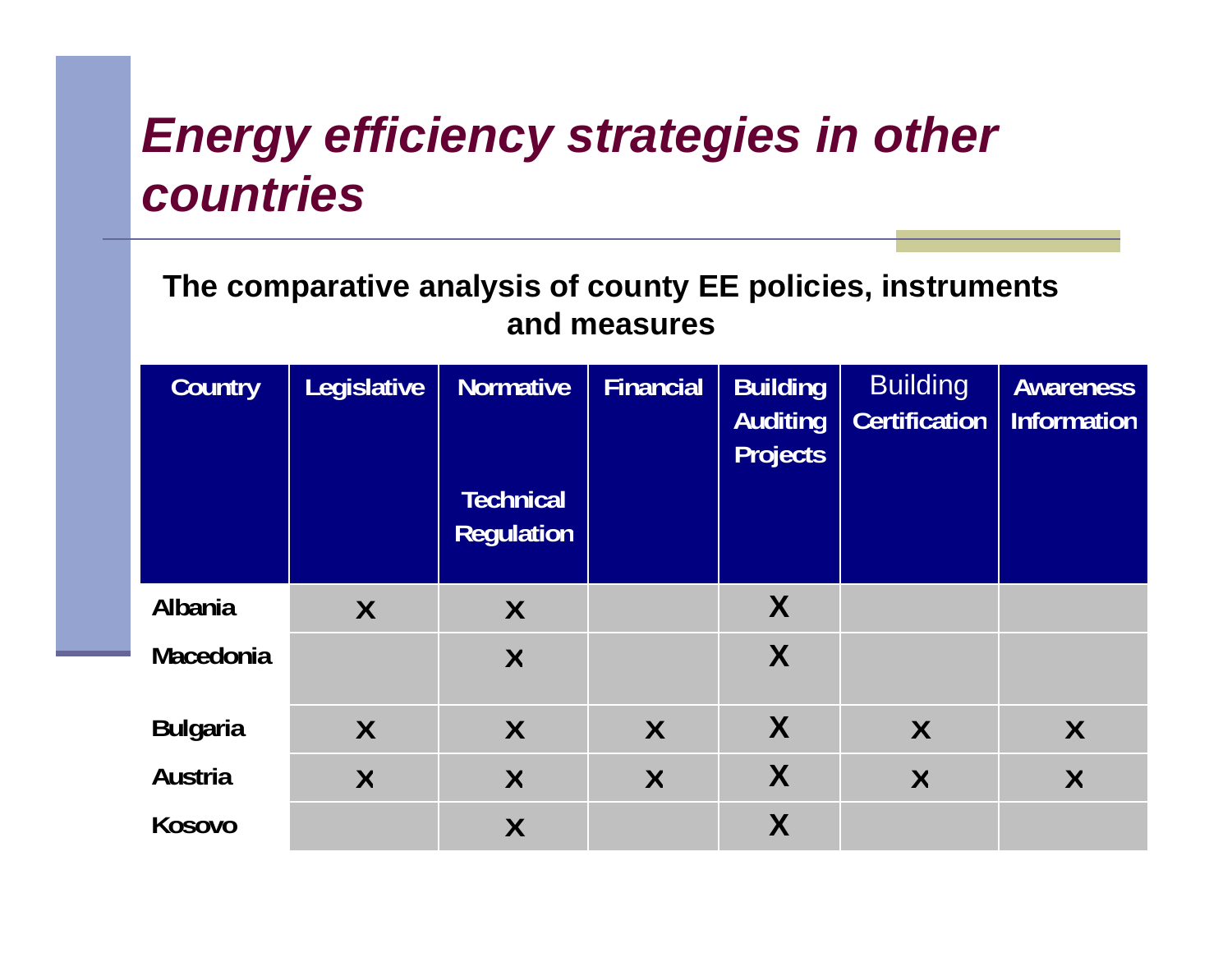# *EU Regulations Concerning Energy Efficiency*

- **Green Paper on Energy Efficiency [COM (2005 ) 265 ]** introduces the target of 20% efficiency improvement in the use of energy by 2020 towards meeting the targets for implementing Kyoto Protocol.
- **EC Directives on Energy Labeling** require marking of energy performance levels for domestic equipment.

 **EC Directive 2006/32/EC on energy end-use efficiency and energy services**

 **EC Directive on the energy performance of buildings (2002 /91/EC)**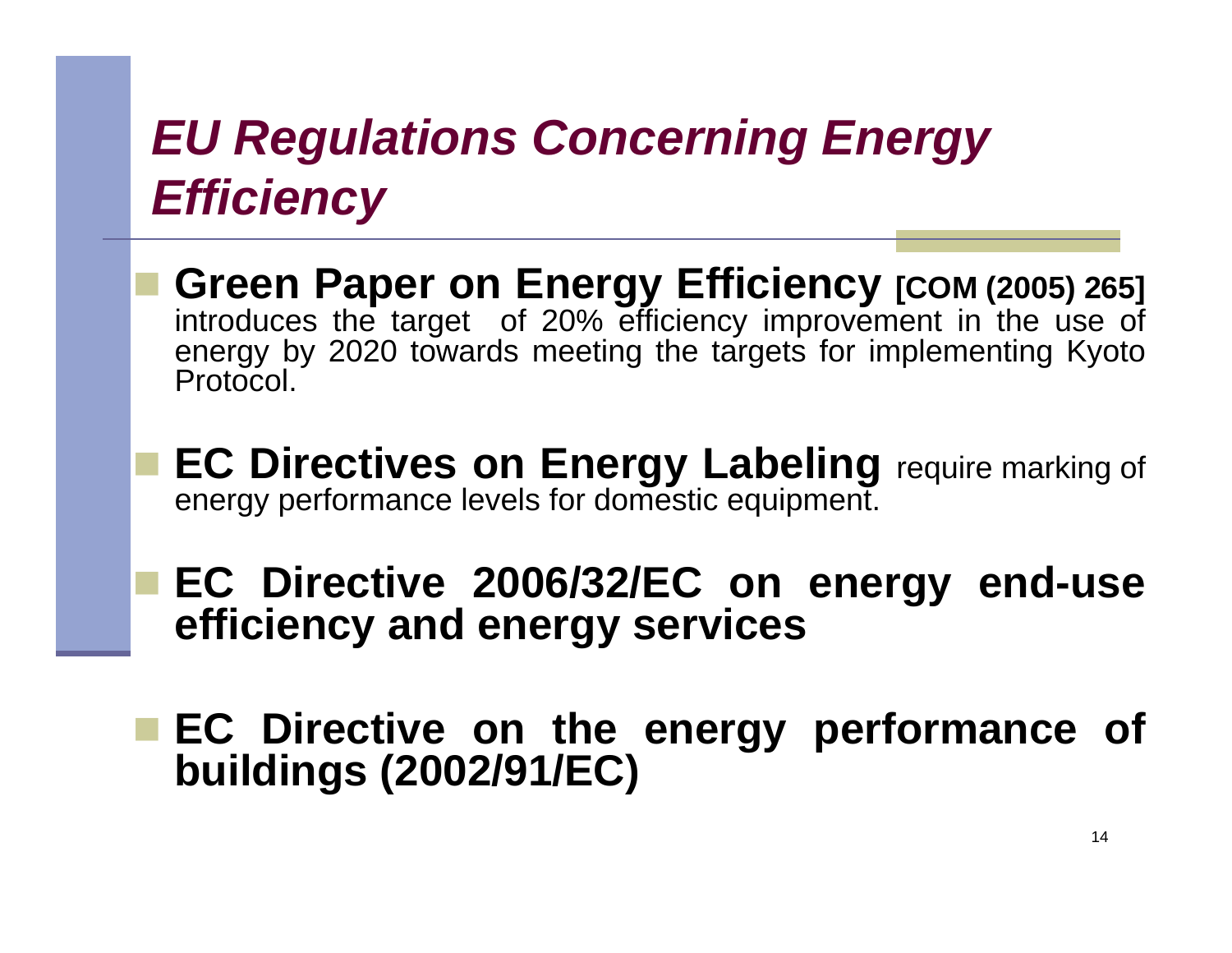# *EC Directive on the energy performance of b ildi (2002/91/EC) uildings*

**It sets requirements for:**

- **Calculation methodology of the energy performance of buildings**
- **Application of minimum energy requirements on th f f b ildi d f the energy per formance for new uildings an for renovation of existing buildings**
- **Energy certification of buildings under construction, rent out or sold**

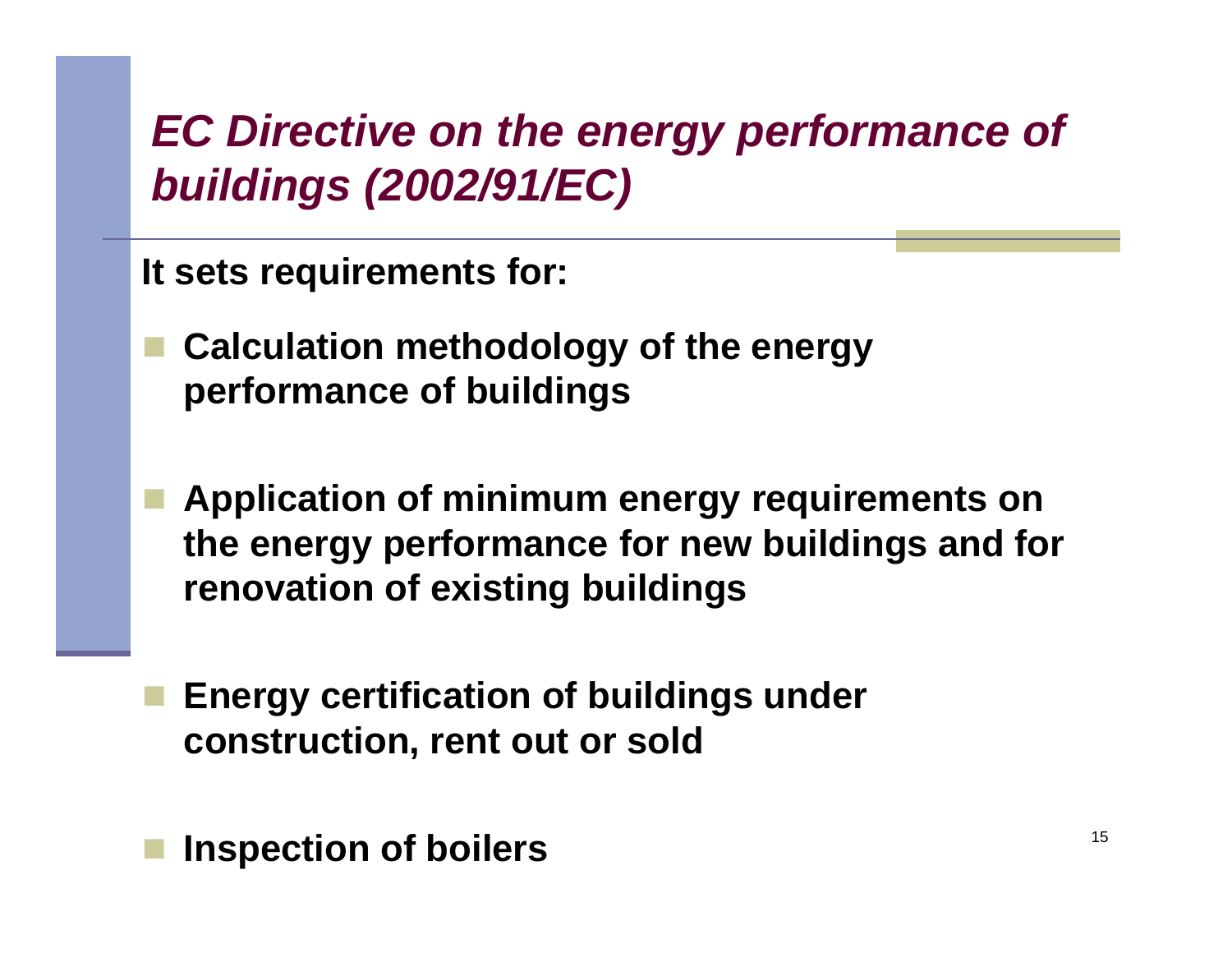#### *Energy Auditing Model Preschool institution "Ardhmeria 2 Ardhmeria ", Gjilan*



*Energy Audit is used to define potential of energy-saving and later to produce the Energy Efficiency Certificate of the building.*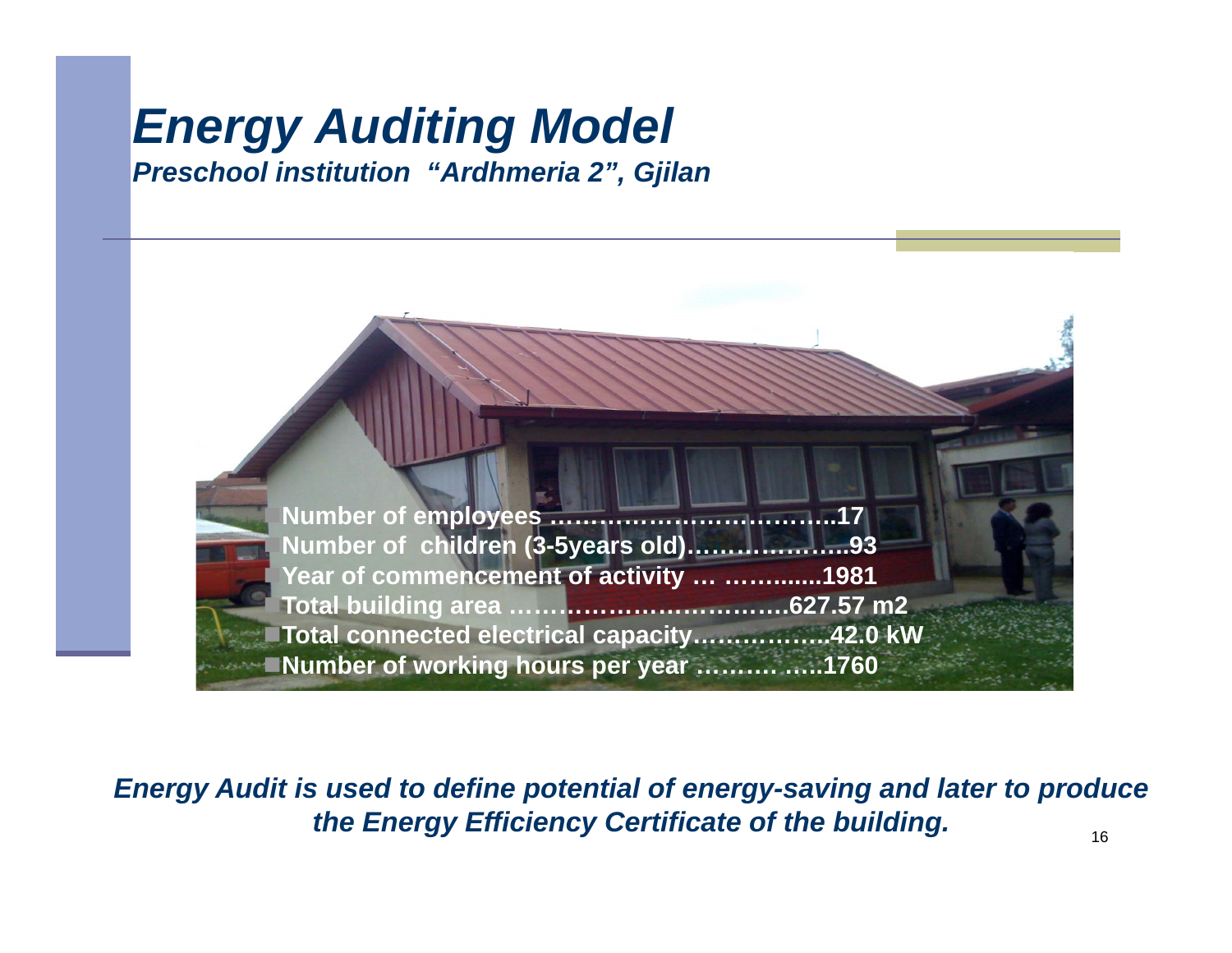# *Energy Auditing Model*

### *Annua l energy savings and costs savings*

| Recommended<br>Measure     | Estimated<br>annual<br>energy<br>savings,<br>kWh/year | Estimated<br>annual cost<br>savings,<br>Euro/year | Estimated<br>implementation<br>cost,<br>Euro | Payback period,<br>Year |
|----------------------------|-------------------------------------------------------|---------------------------------------------------|----------------------------------------------|-------------------------|
| <b>Building</b><br>facades | 23,465                                                | 2,346                                             | 9,400                                        | 4.41                    |
| Roof/Floor                 | 38,041                                                | 3,804                                             | 19,977                                       | 5.78                    |
| Windows                    | 36,225                                                | 3,623                                             | 29,665                                       | 9.01                    |
| Heating<br>system          | 27,679                                                | 2,768                                             | 18,827                                       | 7.48                    |
| Hot tap water<br>system    | 17,682                                                | 1,768                                             | 8,100                                        | 5.04                    |
| Lighting                   | 2,440                                                 | 219.60                                            | 732.00                                       | 3.67                    |
| TOTAL                      | 145,532                                               | 14,529                                            | 86,701                                       | 6.56                    |

**Table 5.8 Annual energy savings and cost savings for Preschool Institution "Ardhmeria", Source: EA Training Material, MEM**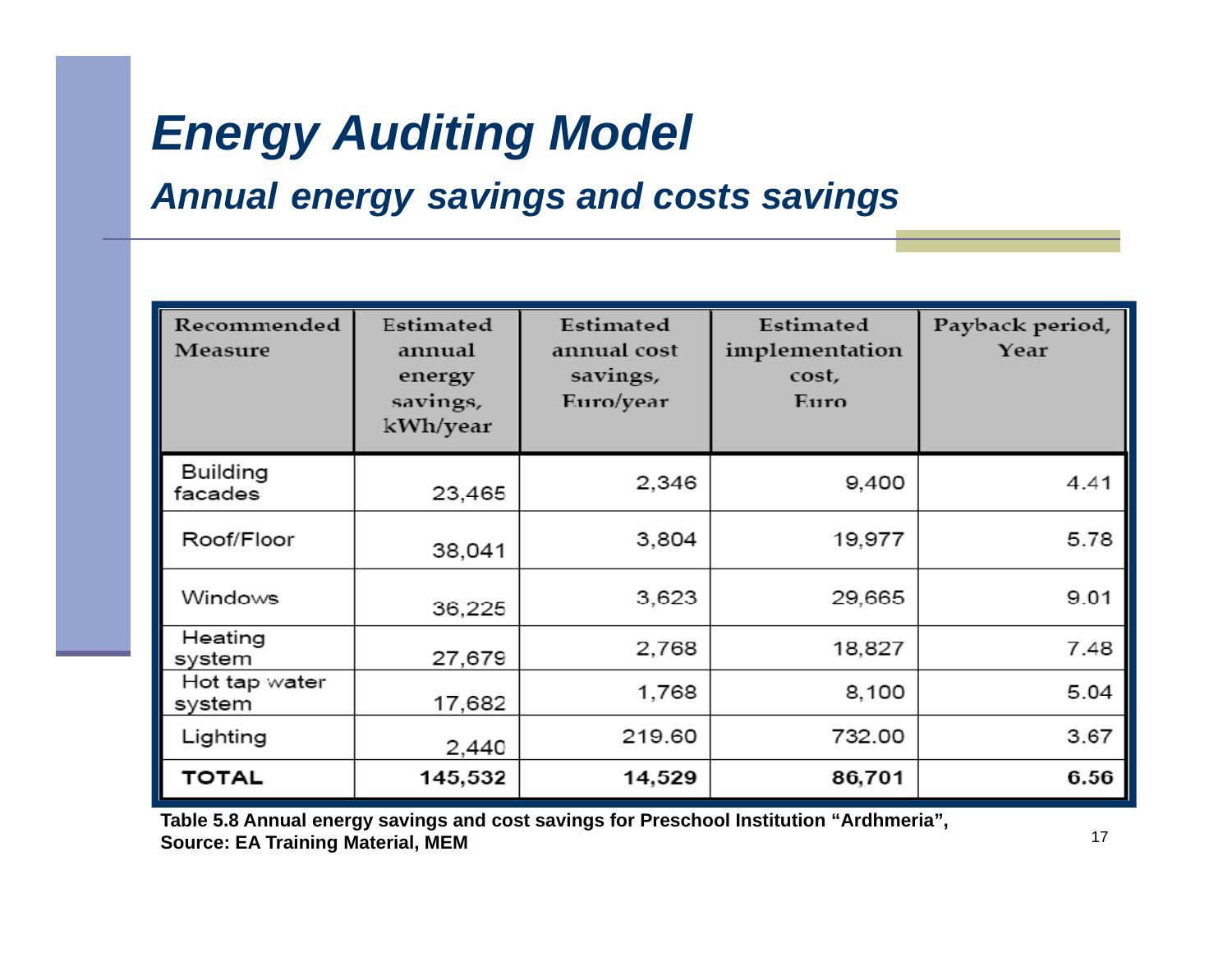# *Costs and financing instruments 1*

### *estimated based on several audits of the public buildings in Kosovo.*

| <b>No</b>        | <b>Recommended Measure</b>                                                       | <b>Description of application</b>                                                    | <b>Estimated</b><br>implementation cost | Approximate<br><b>Energy</b><br><b>Savings</b><br>% |
|------------------|----------------------------------------------------------------------------------|--------------------------------------------------------------------------------------|-----------------------------------------|-----------------------------------------------------|
| 1.               | <b>External wall insulation</b>                                                  | <b>Extruded polystyrene</b><br>8 cm                                                  | 25.00<br>Euro/m2                        | 25                                                  |
| 2.               | <b>External roof/floor</b><br>insulation                                         | <b>Extruded Polystyrene</b><br>4 <sub>cm</sub>                                       | 15.00<br>Euro/m2                        | 20                                                  |
| 3.               | Windows replacement                                                              | <b>PVC</b> Windows with<br>double glass                                              | 120.00<br>Euro/m2                       | $15 - 25$                                           |
| $\overline{4}$ . | <b>Heating system HS</b>                                                         | New EE boiler, thermal<br>insulation of the pipes<br>of the<br>HS in the boiler room | 18.827 Euro                             | $10 - 20$                                           |
| 5.               | Renewable energy<br>sources                                                      | Solar hot water system                                                               | 450<br>Euro/m2                          | 10                                                  |
| 6.               | <b>Substituting of existing</b><br>incandescent lamps,<br>systematic maintenance | <b>Efficient lamps</b>                                                               | 12 Euro                                 | 10                                                  |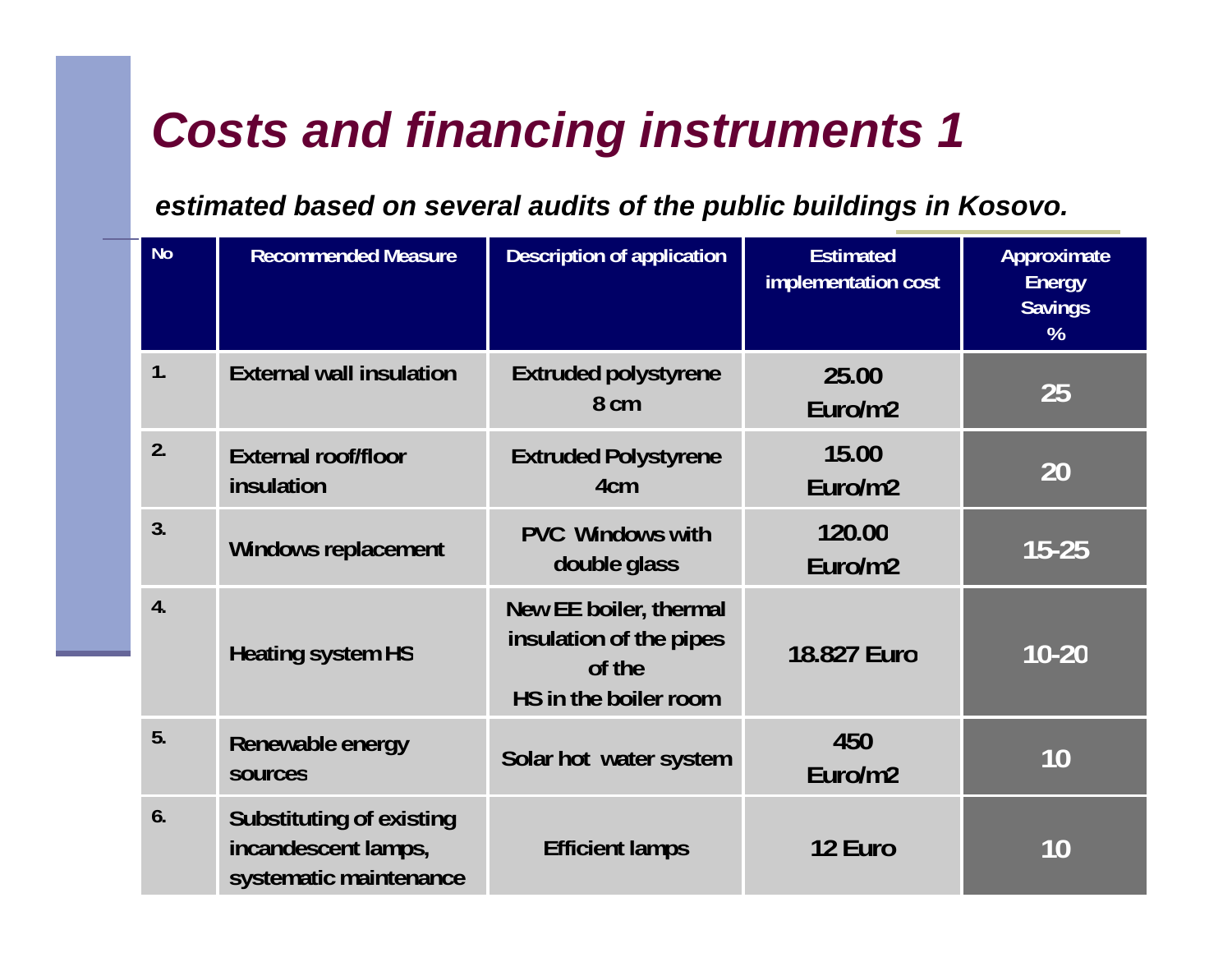# *Costs and financial instruments 2*

#### Total expenditures in the energy sector in Kosovo, in Million Euros

| <b>Description</b>      | 2002  | 2003  | 2004 | 2005                         | 2006 | 2007           | 2008                         |
|-------------------------|-------|-------|------|------------------------------|------|----------------|------------------------------|
| <b>Donations</b>        | 66.4  | 138.5 | 48.2 | 10.4                         | 28.2 | $\blacksquare$ | $\blacksquare$               |
| <b>Subsidies</b>        | 4.1   |       |      |                              |      |                | $\qquad \qquad$              |
| Technical<br>assistance | 9.8   | 90.3  | 10.9 | 10.4                         |      |                | $\blacksquare$               |
| Capital<br>investments  | 52.5  | 48.2  | 37.3 | $\qquad \qquad \blacksquare$ |      |                | $\qquad \qquad \blacksquare$ |
| <b>KCB</b>              | 108.1 | 56.3  | 41.4 | 67.2                         | 47.1 | 65.6           | 84.1                         |
| <b>Total</b>            | 174.5 | 194.8 | 89.6 | 77.6                         | 75.3 | 65.6           | 84.1                         |

**Table 17; Expenditures in energy sector in Kosovo, Source: MEF 2009-2011**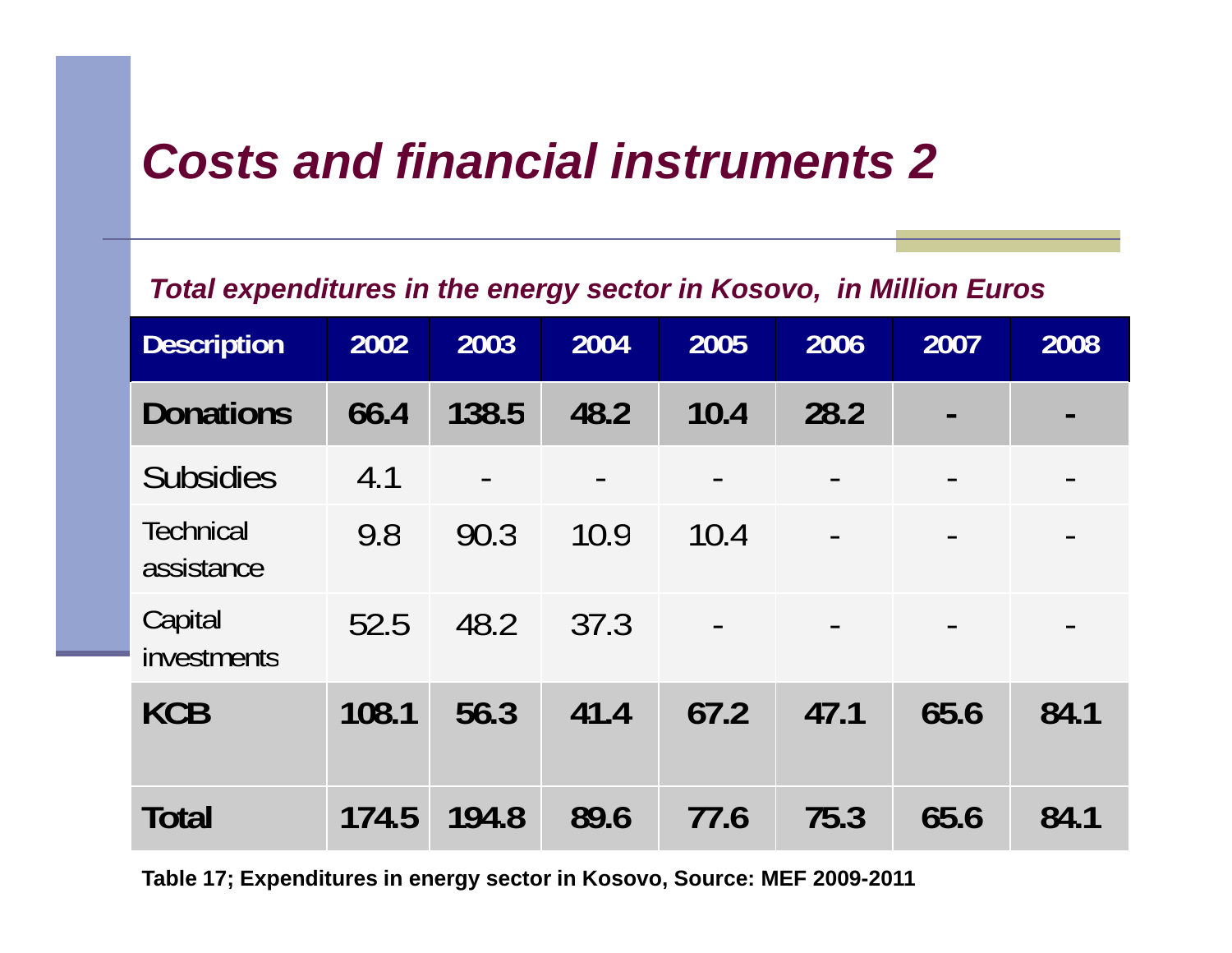# *Costs and financial instruments 3*

| <b>Current Financing of EE Programs in Bulgaria</b>               |                                          |  |  |  |  |  |
|-------------------------------------------------------------------|------------------------------------------|--|--|--|--|--|
| <b>Source of financing</b>                                        | Total value of projects,<br>million Euro |  |  |  |  |  |
| With state budget participation                                   |                                          |  |  |  |  |  |
| Programs for certification of public<br>buildings, 2006/2007      | $-2.0$                                   |  |  |  |  |  |
| Programs for auditing of enterprises,<br>2006/2007                | ~1.7                                     |  |  |  |  |  |
| <b>Bulgarian Energy Efficiency Fund (Renovation</b><br>Subsidies) | $-7.5$                                   |  |  |  |  |  |
| Fund (KIDSF)                                                      | ~5.4                                     |  |  |  |  |  |
| <b>Credit line in industry (EBRD)</b>                             | $-33.3$                                  |  |  |  |  |  |
| Credit line in households (EBRD)                                  | ~22.5                                    |  |  |  |  |  |
| <b>GRAND TOTAL</b>                                                | $-72.4$                                  |  |  |  |  |  |

**Table 3.2 Current financing in Bulgaria regarding EE, Source: NEEP Bulgaria, 2008-2010**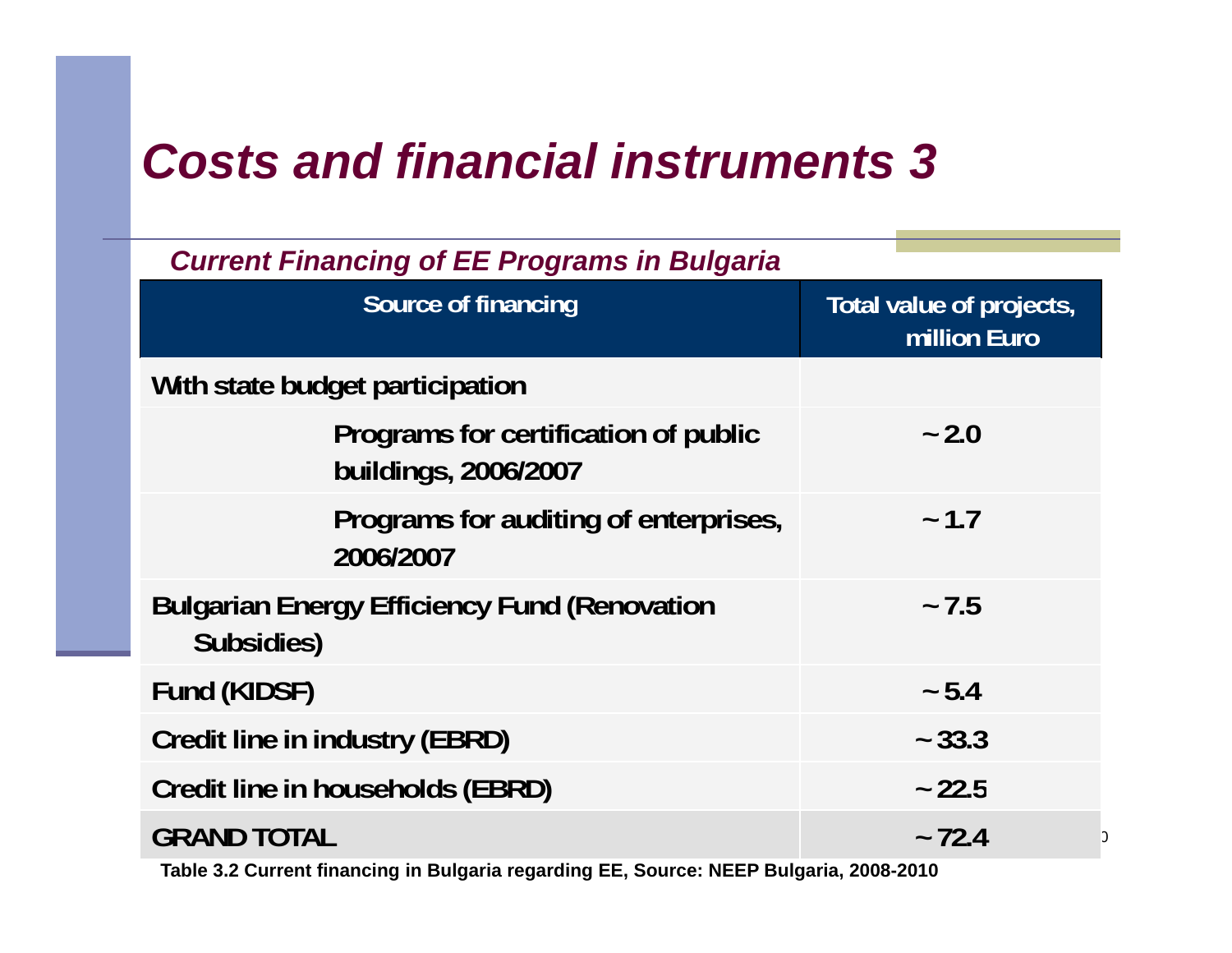## *Project Methods*

- The work plan of this capstone project was to critically analyze the energy efficiency policy and practice in Kosovo and identify priority areas for strengthening energy efficiency in the building sector with the focus on residential buildings. The identification of areas was done based on the comparison of Kosovo and selected regional and European countries EE situation.
	- This comparison involved three steps:
		- 1) Critical analysis of current state EE policy
		- 2) Comparative analysis of polices
		- 3) Identification of the recommendation for future energy efficiency policy and project for Kosovo.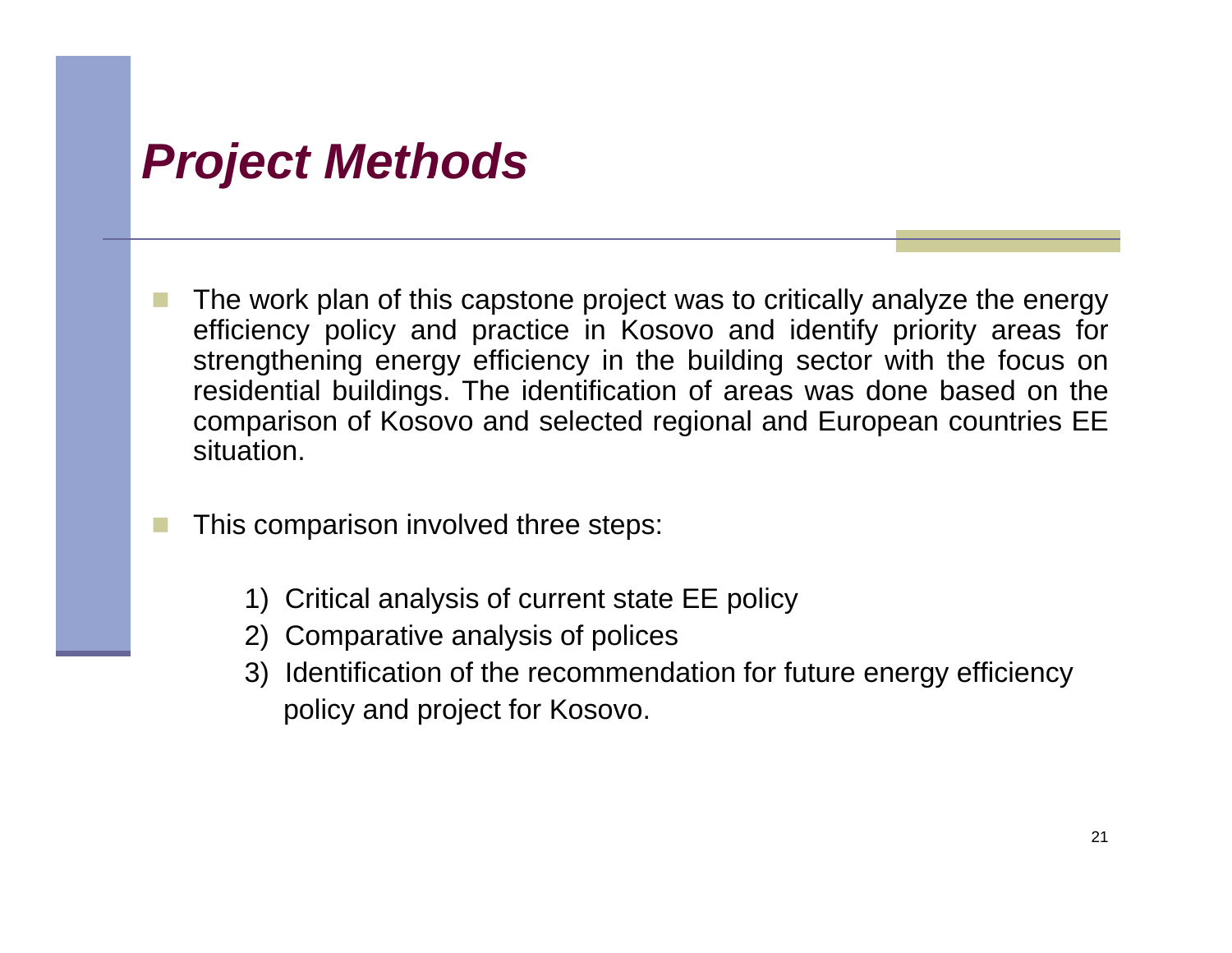# *Analytical process for Kosovo EE policy process*

| <b>Energy Efficiency Policies</b> | <b>Yes</b> | <b>No</b>                 | <b>Partly</b>    |
|-----------------------------------|------------|---------------------------|------------------|
| <b>Developed EE Policy?</b>       |            | Χ                         |                  |
| EE Law?                           |            |                           | $\boldsymbol{X}$ |
| EE fund?                          |            | $\boldsymbol{\mathsf{X}}$ |                  |
| <b>National Targets?</b>          | Χ          |                           |                  |
| <b>International Cooperation?</b> | X          |                           |                  |
| <b>Technical regulations?</b>     | Χ          |                           |                  |
| <b>EE Directives transposed?</b>  |            | X                         |                  |
| <b>Building Auditing?</b>         |            |                           | Χ                |
| <b>Building Certification?</b>    |            | Х                         |                  |
|                                   |            |                           |                  |

Table No. 7.1 Analytical process for Kosovo EE policy **COVID-100 22 22 22 22 23**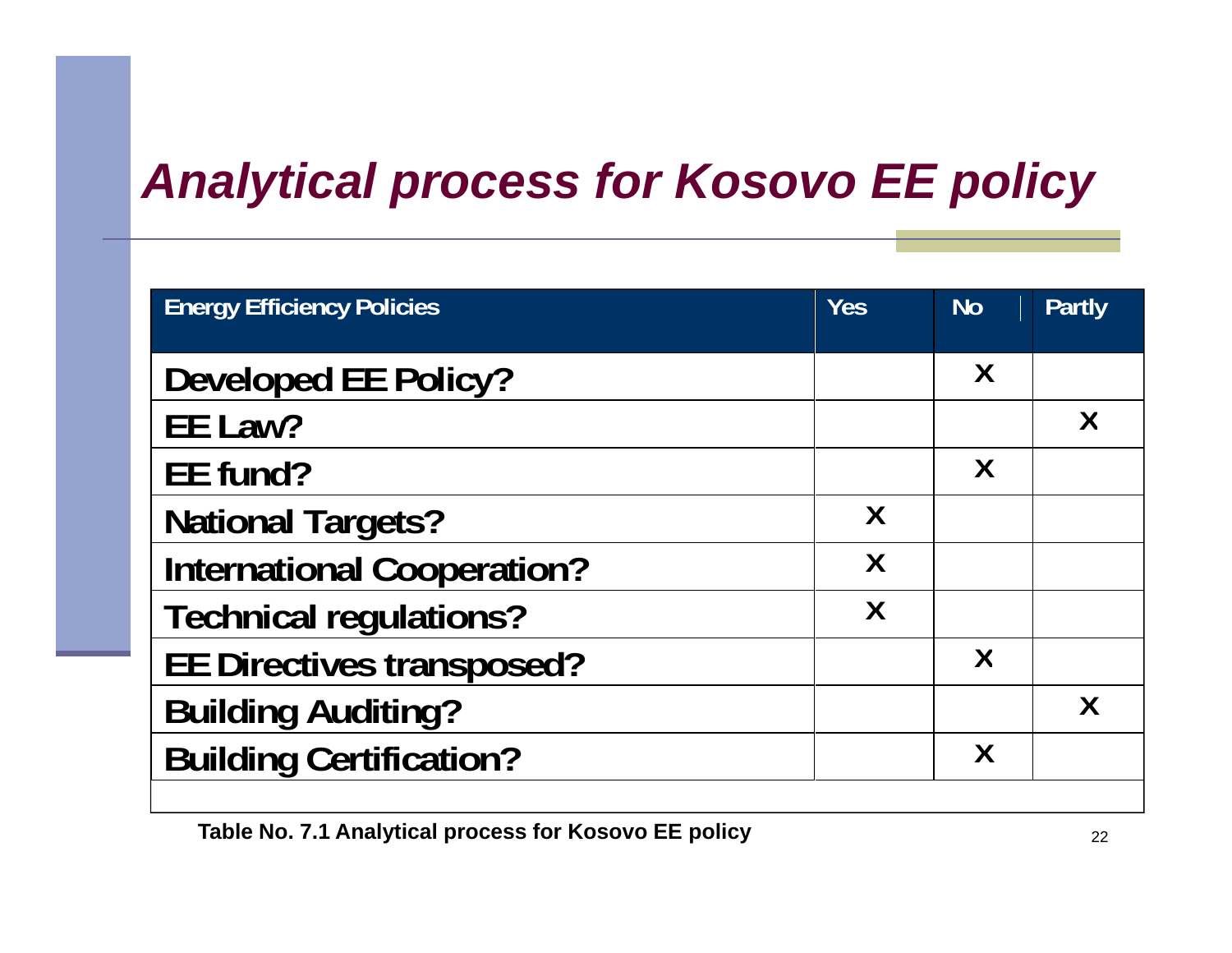# *Conclusions L i l ti & P Legislation Programs*

- **Energy Efficiency Law &Fund on Energy Efficiency – gy y gy y MEM** 
	- **Instruction on Energy Certification of Buildings – MESP**
- **Instruction on requirements and criteria for certification of energy auditors – MESP**
	- **Mandatory energy efficiency standards in buildings regarding heating and cooling systems, windows and doors, building ventilation and air conditioning – MESP**
- **National Programs with the objective for Renovation of** 23**the Residential Buildings** (Residential Building Subsidies)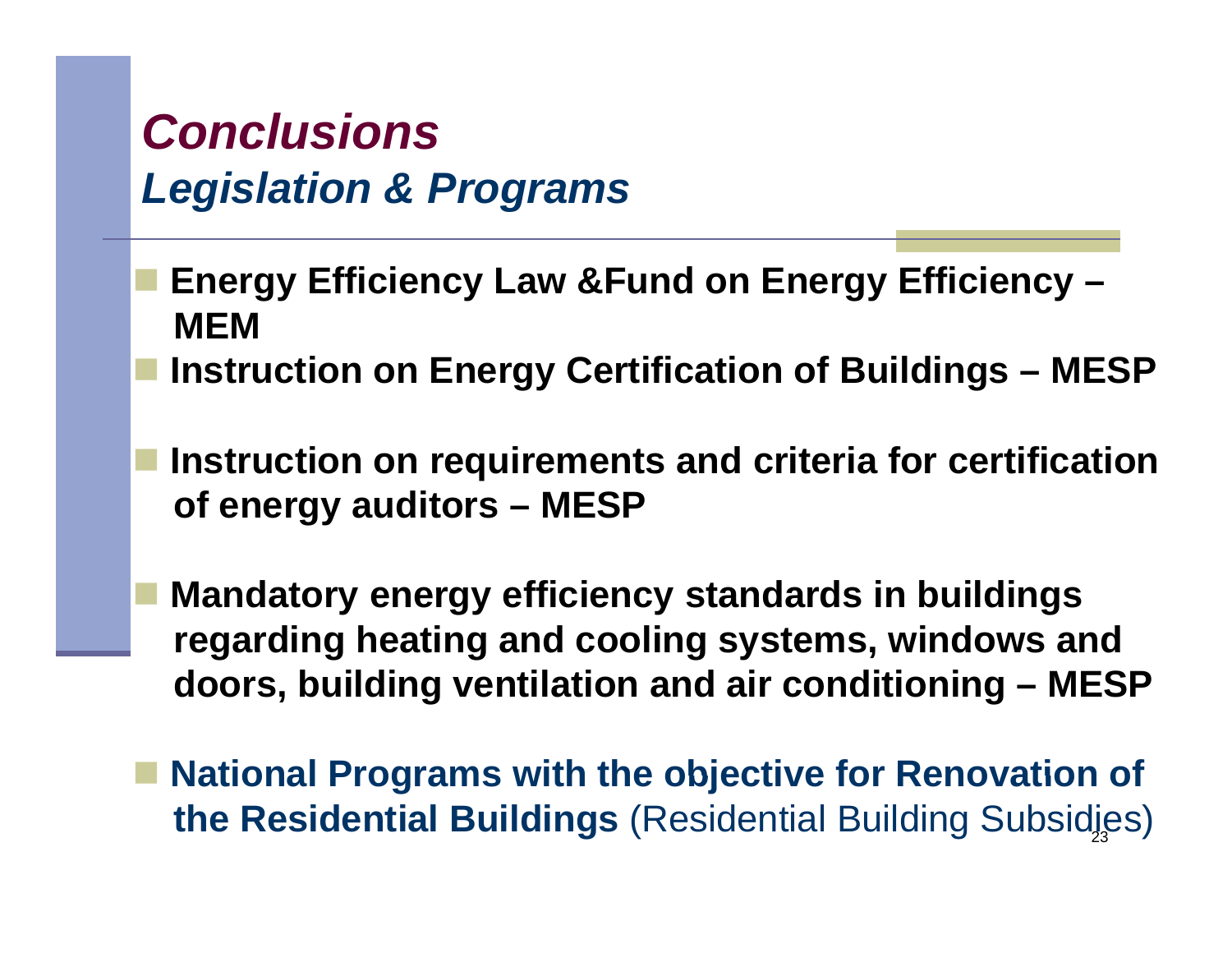# *Conclusions Law enforcement 1*

- **Creation of Owner Associations and Licensing of the companies for Management Maintenance of Building Joint ownership**
- **Certification System for Energy Auditors**
- **Revision of Construction Law and licensing for architects engineers**
- **Revision of minimum requirements for thermal transmission coefficient in building in the course of transposition of the Buildings Directive in Construction Law**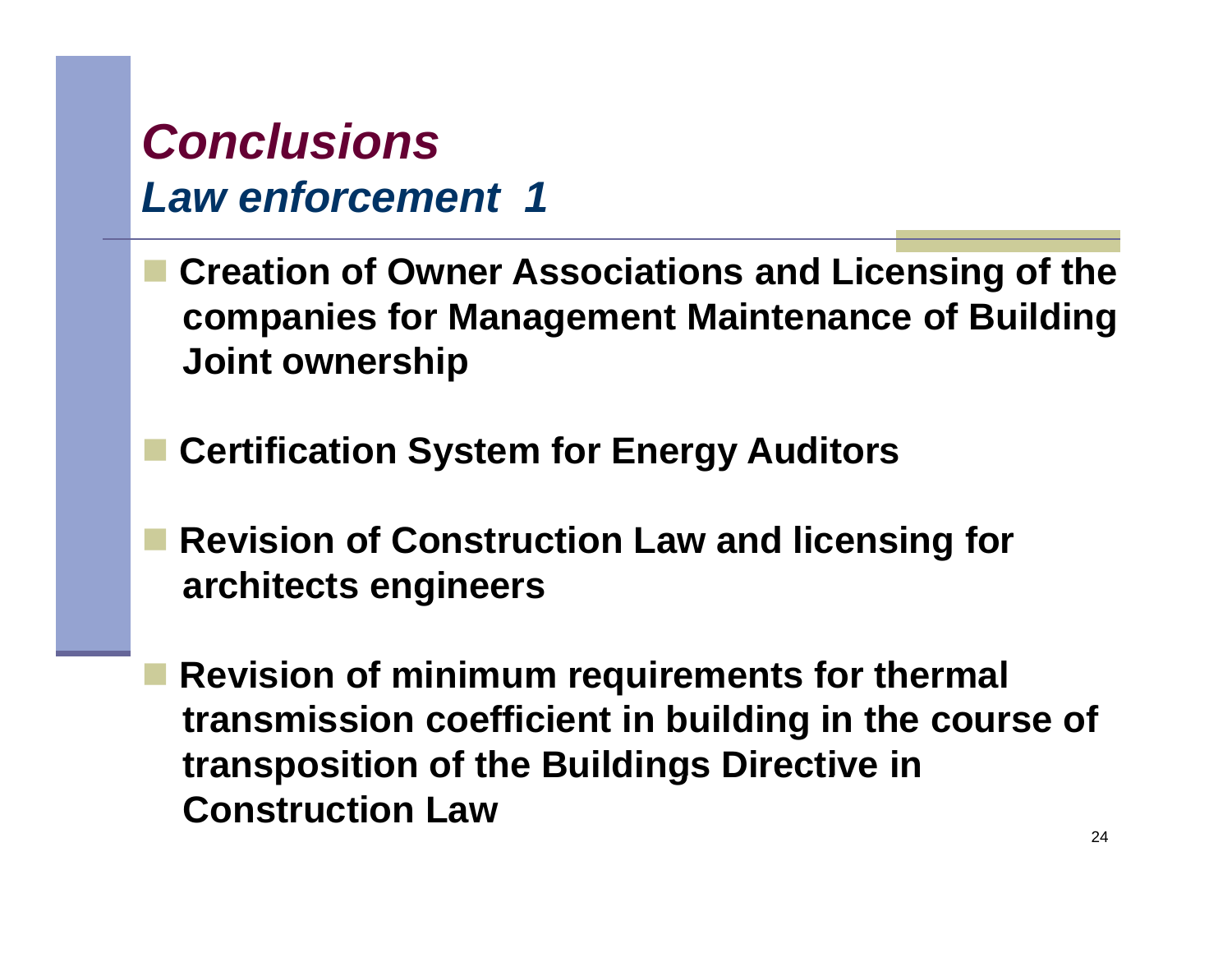# *Conclusions Law enforcement 2*

**Consideration of energy efficiency in spatial planning planning, urban planning and residential development (Revision of spatial planning law taking into account of energyrel t d it i lated criteria - A t i d l) Austrian model)**

- **Creation of the national database system housing and construction**
- **Clear responsibilities of the institutional structure regarding EE is crucial for law enforcement.**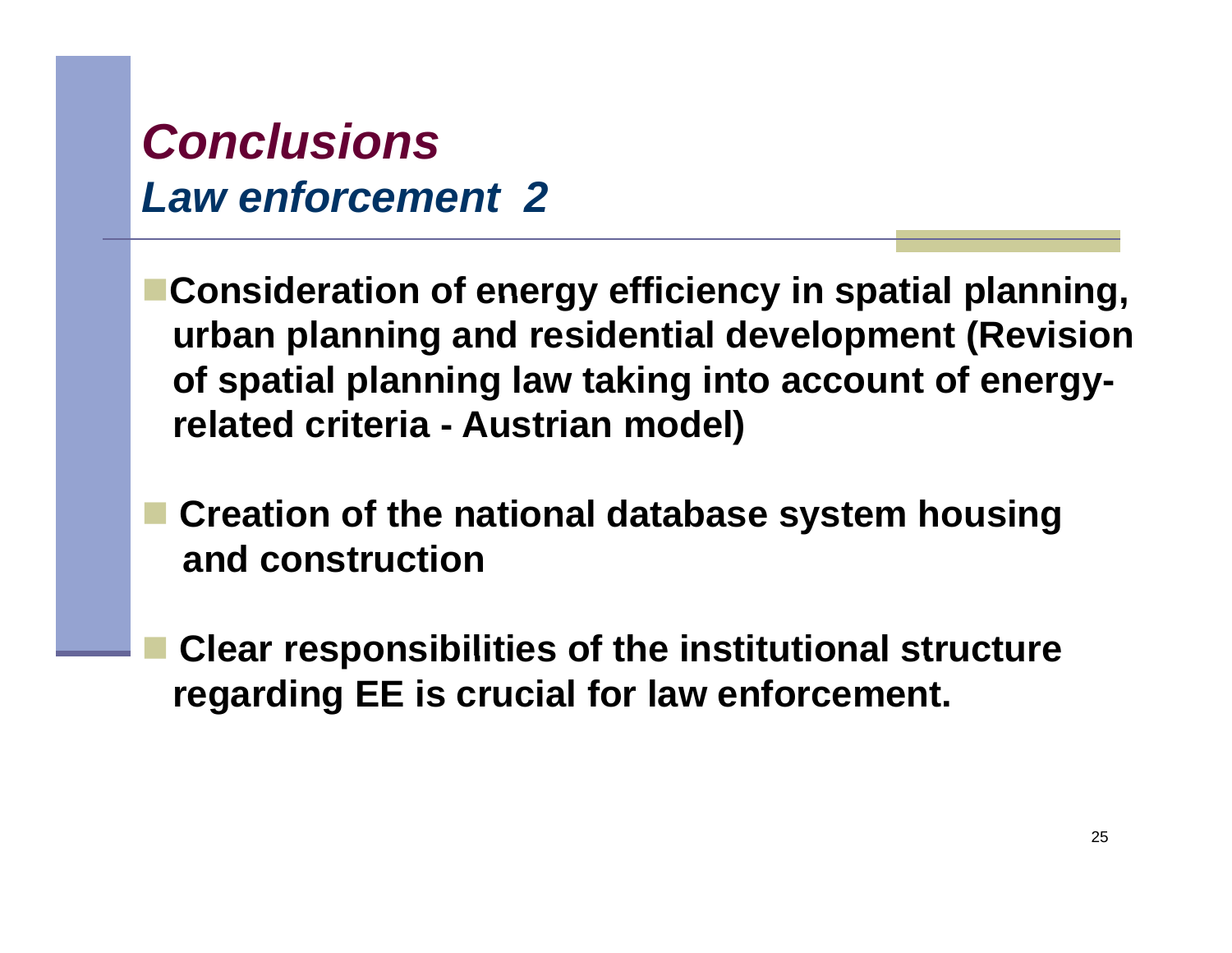# *Conclusions*

### *Financial and Fiscal instruments*

- Conditional public subsidies to residential buildings which could **cover renovations, energy auditing costs**
- **Access to loans for renovation and technical assistance to voluntary homeowners associations**
- **The energy efficiency mortgages model released based on energy audit tools.**
- **Public subsidies which could cover promotional activity costs.**
- **Fiscal policy application of customs relief connected with efficient technologies**
- 26 **Building tax exemption to owners of buildings who have obtained energy performance certificates of one of the higher classes.**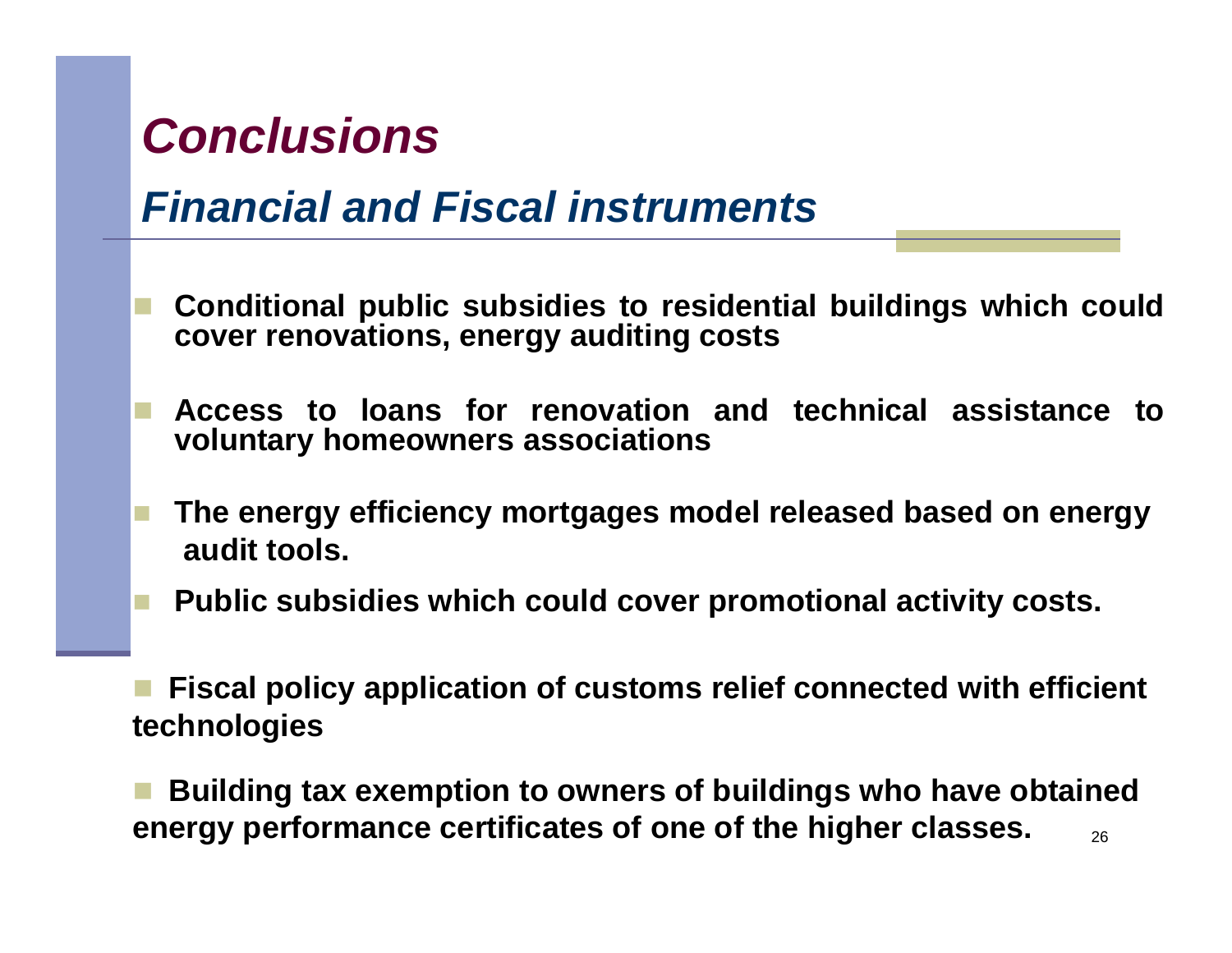## *Impact evaluation and results*

| Table No. 7.1 Expected energy savings and emissions reduction for the number of residential buildings |                               |                   |                                                                            |                                          |                                   |  |
|-------------------------------------------------------------------------------------------------------|-------------------------------|-------------------|----------------------------------------------------------------------------|------------------------------------------|-----------------------------------|--|
| Year                                                                                                  | Number of<br><b>buildings</b> | <b>Floor</b> area | <b>Costs</b><br><b>Wall insulation</b><br>and double<br>glassed<br>windows | <b>Expected</b><br><b>Energy Savings</b> | <b>Expected CO2</b><br>reductions |  |
|                                                                                                       |                               | m2                | Euro                                                                       | MWh/year                                 | ton/year                          |  |
| 2012                                                                                                  | 10                            | 13 200            | 383 500                                                                    | 396                                      | 430.84                            |  |
| 2013                                                                                                  | 20                            | 26 400            | 767 000                                                                    | 792                                      | 861.69                            |  |
| 2014                                                                                                  | 50                            | 66 000            | 1 917 500                                                                  | 1980                                     | 2154.24                           |  |
| 2015                                                                                                  | 50                            | 66 000            | 1 917 500                                                                  | 1980                                     | 2154.24                           |  |
| 2016                                                                                                  | 50                            | 66 000            | 1 917 500                                                                  | 1980                                     | 2154.24                           |  |
| 2017                                                                                                  | 50                            | 66 000            | 1 917 500                                                                  | 1980                                     | 2154.24                           |  |
| 2018                                                                                                  | 20                            | 26 400            | 767 000                                                                    | 792                                      | 861.696                           |  |
| total                                                                                                 | 250                           | 369 600           | 9 587 500                                                                  | 9 9 0 0                                  | 10 771.2                          |  |

27 *Based on the assumptions for energy savings of approximately 30 kWh/sq.m/year, and greenhouse gas emissions 1088(kg/MWh).*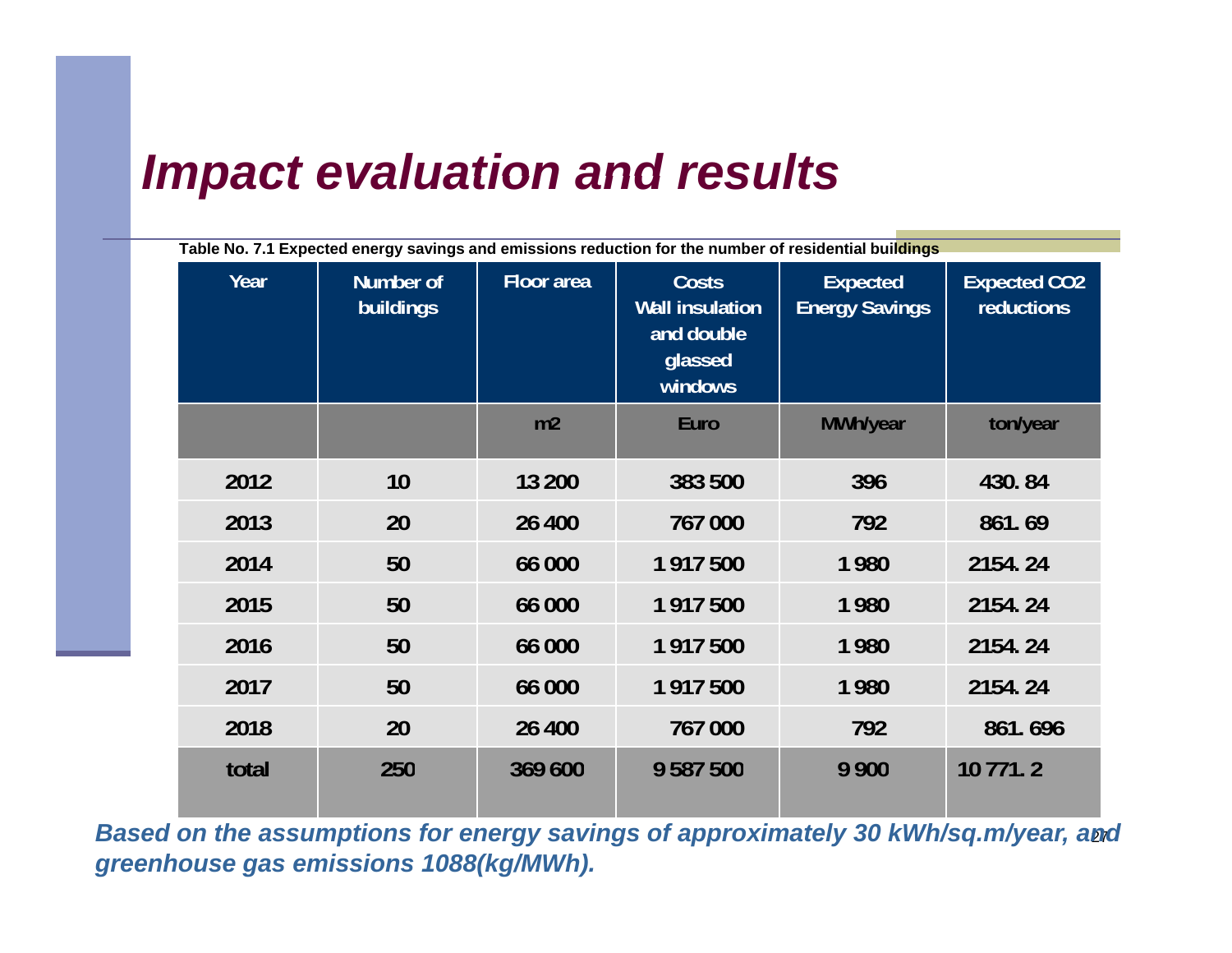## *Impact evaluation and results Program model for residential building renovation*



Figure No. 7.1 Investments for application if specific EE measures and Expected Energy Savings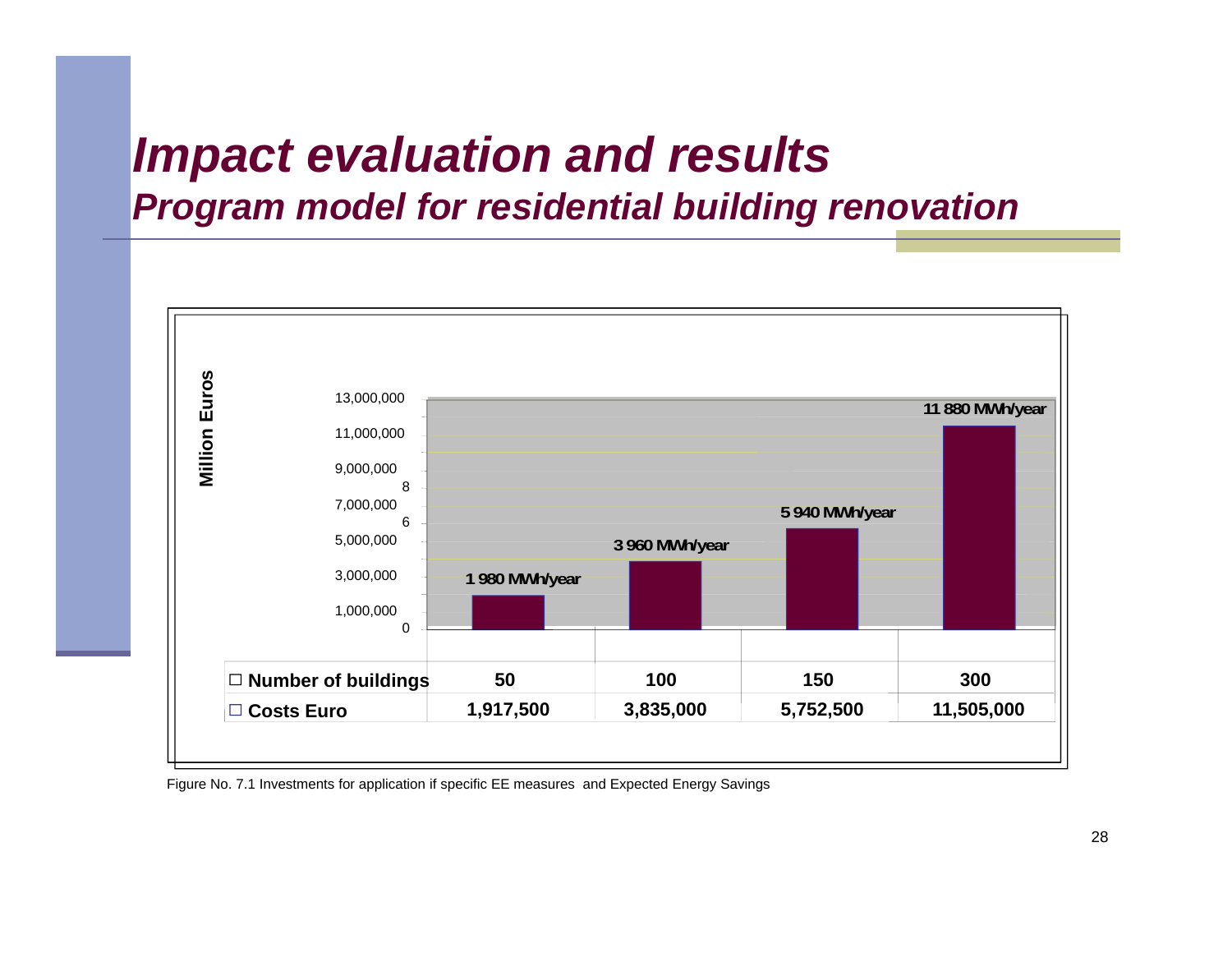# *Impact evaluation and results Impact and*

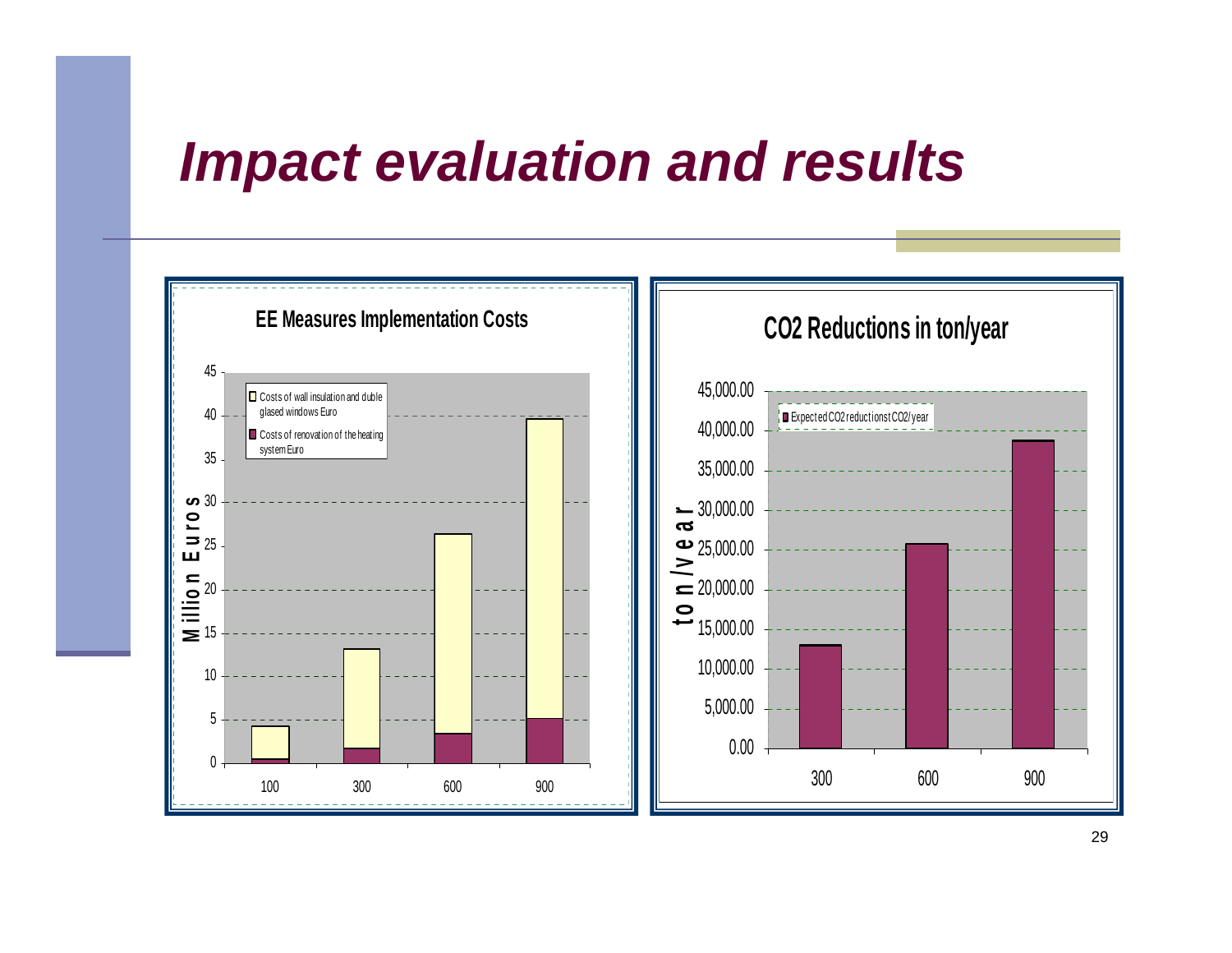### *Recommendations*

 **To complete legal framework** for energy efficiency in residential buildings, by settling of correlations in legislative framework within the area of energy, housing, spatial planning and building construction.

**To enforce the existing legal framework** for energy efficiency by undertaking necessary action for implementation of enacted technical regulations, introduction of the appropriate standards and strengthen human capacity at central and local level and coordination between organizations is crucial.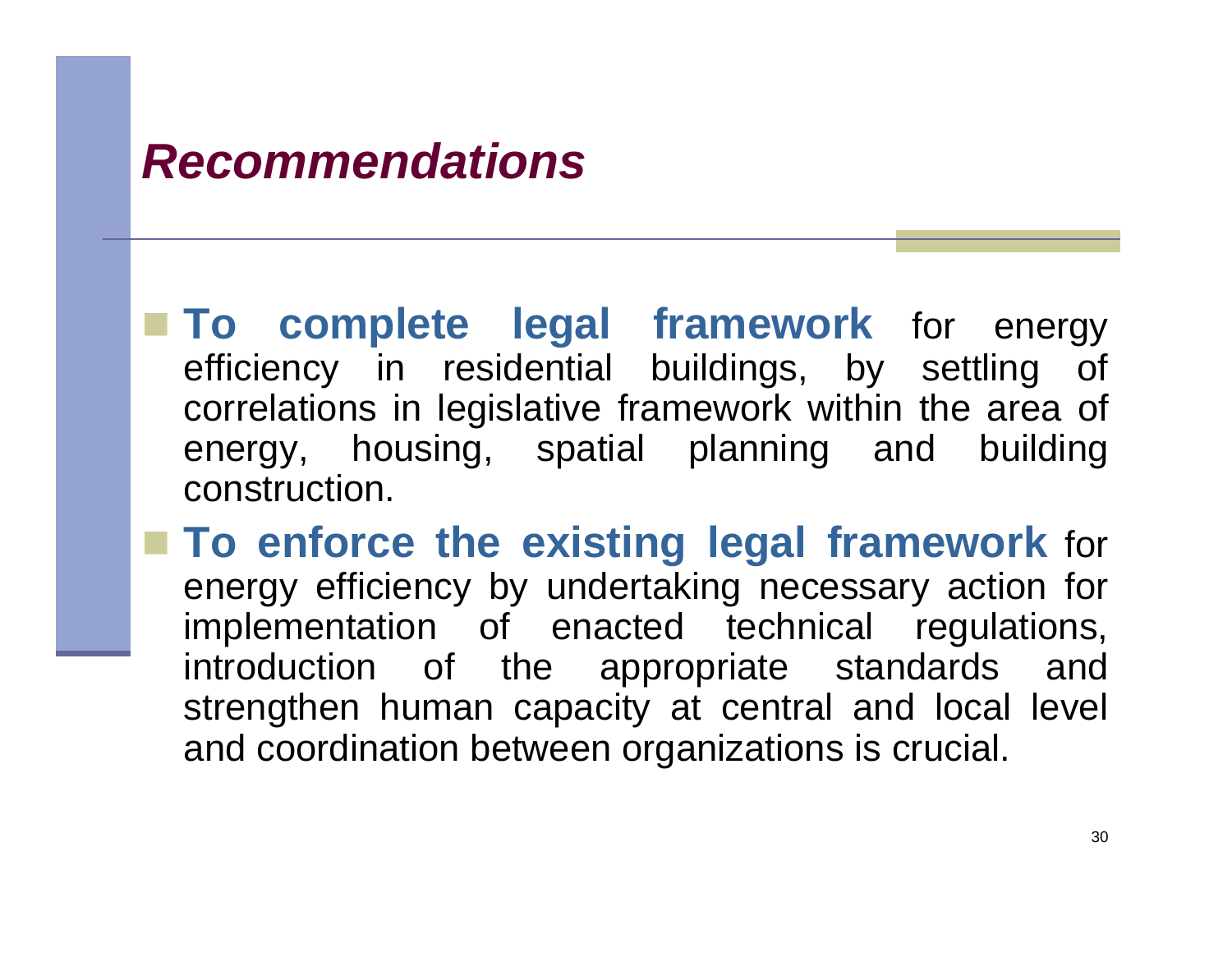### *Recommendations*

 **To develop energy efficiency programs** for energy efficiency improvement and management in residential buildings followed by the appropriate raising awareness campaigns, to help change the understanding <sup>o</sup> f the wide r professional public and draw attention to the importance of the necessary thermal energy savings in building sector in general.

 **To develop innovative financing** for energy efficiency investments in residential buildings through introduction of fiscal policy needed for the application of customs relief connected with efficient technologies, and subsidies which could cover the energy auditing costs, energy conservation investment costs and promotional activity costs.